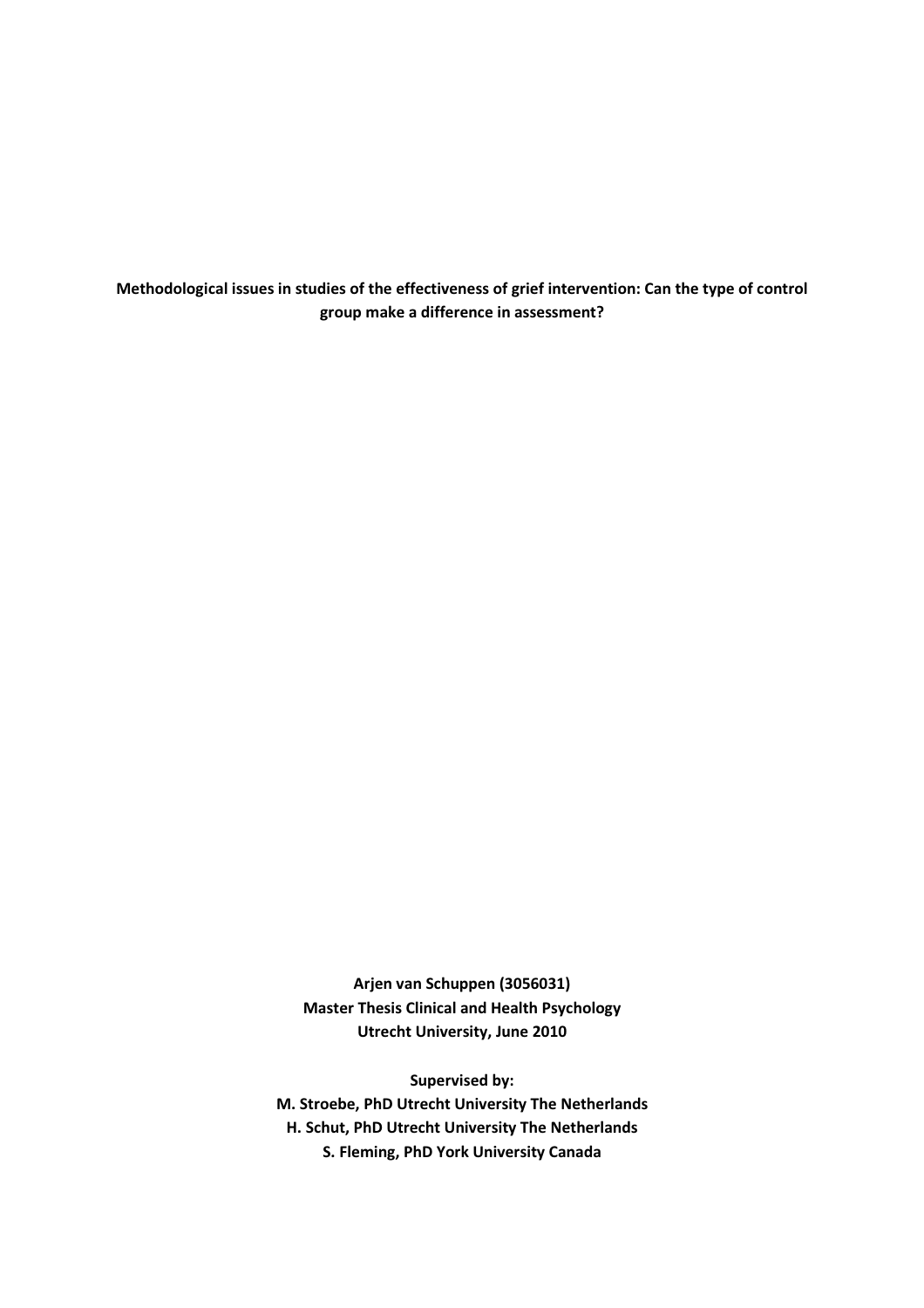### Abstract

There is as yet little consensus about the efficacy of grief interventions and a substantial number of grief intervention efficacy studies suffer from methodological shortcomings. An important aspect in efficacy studies is inclusion of a control group. The purpose of the present study is to answer the following research question: What is the expected effect of the Bereaved Families of Ontario (BFO) intervention, given the level of impact found in other studies of bereavement intervention using comparable control groups? The non-intervention control group of the (BFO)-projects was compared to nineteen grief intervention efficacy studies. The latter were categorized into subgroups according to inclusion of four types of control groups; non-intervention, waiting list, other treatment and other. Weighted mean effect sizes were calculated using grief and depressive symptoms scales for each category and the expected effect of the BFO-intervention was estimated. It was predicted that, although the BFO-project incorporated some methodological improvements, the effect size would be small to moderate. A mixed between-within subject analysis of variance was conducted to assess the impact of the two conditions (intervention N =52, control N= 50) on participants' scores on the HGRC (grief questionnaire) and the depression scale of the SCL-90, across three time periods (preintervention, post-intervention and 6 months follow-up). As was expected considering the effect sizes of the comparable grief intervention efficacy studies, the BFO-intervention effect size was small. Implications of these results are discussed.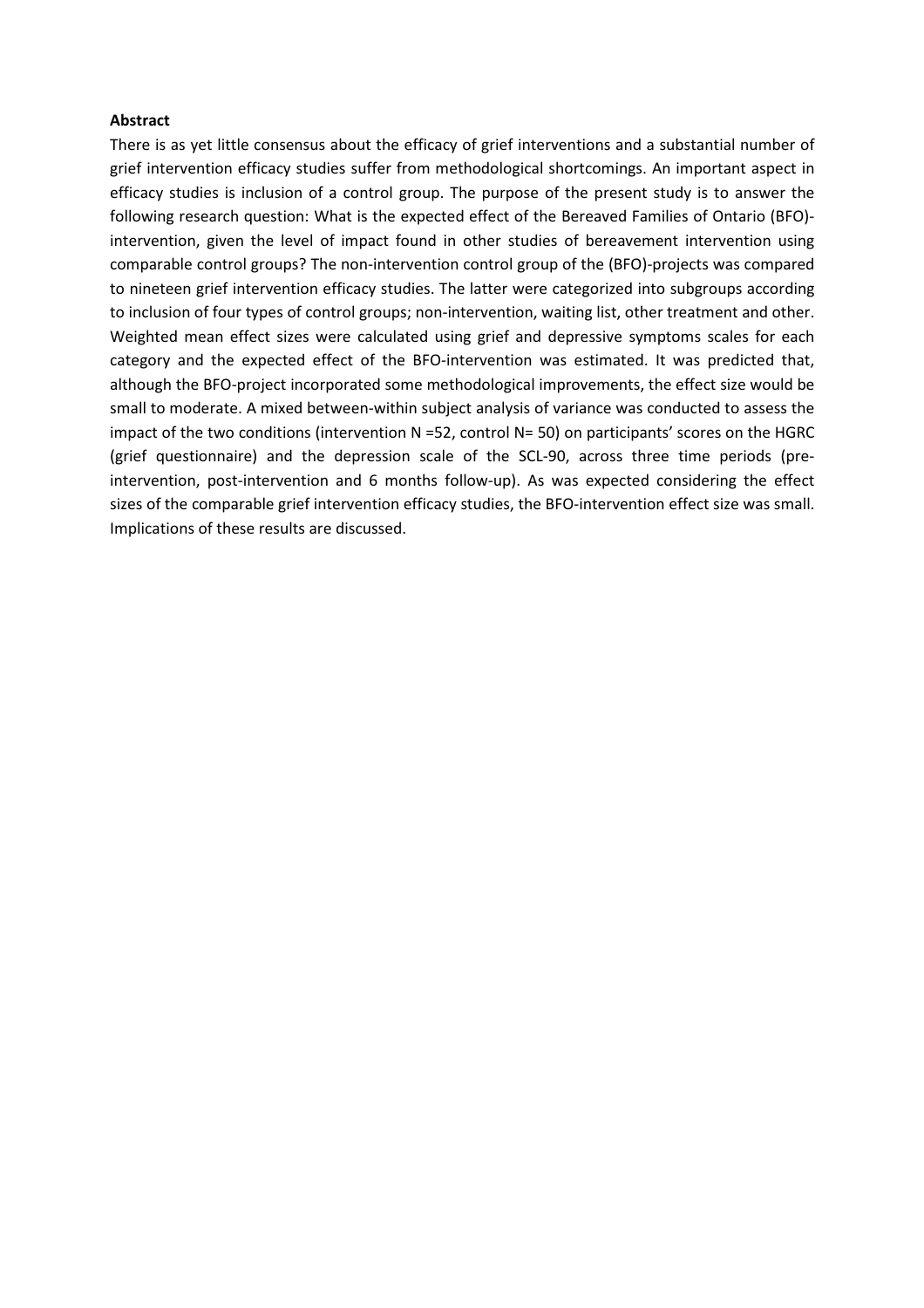### Introduction.

Losing a loved one through death is a universal human experience. Responses to bereavement are characterized by substantial variability, whereby some gradually adapt to the loss while others experience difficulties over a long time (Caserta & Lund, 1993). Over the past decades, an increasing number and range of intervention programs have been established for bereaved parents, spouses and children. These include group or individual psychotherapy, hypnotherapy, trauma desensitization, bereavement support groups and self-help groups. Some of the interventions are professionally led, others are led by individuals who have resolved their own bereavement reactions and are trained to be a group leader (Vachon, Lyall, Rogers, Freedman-Letofsky & Freeman, 1980). The basic idea behind offering help is to benefit the bereaved individual, to help him or her to deal with the emotional and practical problems following the loss of a loved one (Schut, Stroebe, van den Bout & Terheggen, 2001). Despite the widespread agreement that grief interventions are sometimes desirable for individuals who have experienced a loss, there is as yet little consensus about the efficacy of grief interventions or about the client characteristics that might enhance the effectiveness (and therefore the desirability) of grief interventions (Litterer Allumbaugh & Hoyt, 1999). A great number of grief intervention efficacy studies have resulted in disappointing results. Reviews concerning efficacy of bereavement research give multiple explanations for these findings. For example Kato and Mann (1999) state that it might be possible that interventions for the bereaved are, in fact, not effective in relieving the symptoms of bereavement. Another possibility Kato and Mann (1999) give in their review is that perhaps psychological interventions for the bereaved can be effective but the interventions evaluated in these effectiveness studies were not powerful enough to relieve symptoms as intense as those felt by bereaved people. Lastly they state that it is possible for psychological interventions to reduce the suffering associated with bereavement but the methodological problems in these studies have prevented effects from being detected. A common shortcoming in grief intervention efficacy studies is the exclusion of a non-intervention control group. Without a control group it is impossible to draw valid cause and effect conclusions (Borkovec & Castonguay, 1998). A control group in effectiveness studies is important because if two conditions (experimental and control condition) differ in outcome, several competing factors can be rejected (history, maturation, attrition, selection bias) as the causal explanation of the difference in degree of change between the two conditions (Borkovec et al., 1998). But the most important reason why a control group is imperative in bereavement effectiveness studies is because mental and physical health difficulties following bereavement diminish over time (Schut et al., 2001). In other words, without a control group, one does not know whether improvement is due to the passage of time or to the impact of the intervention.

Since a control group in bereavement effectiveness research is such an important aspect it will be the main focus of the current report. Characteristics and adequacy of different kinds of control groups in bereavement effective intervention are pointed out, thereby deriving a yardstick by which the control group, an important component of the Bereaved Families Ontario (BFO) project, will be evaluated. The BFO-project is a collaboration between the organization BFO-Toronto, BFO-Halton Peel and the Coping Centre and two Universities, which are the University of York in Canada and the University of Utrecht in the Netherlands. The projects focuses on the efficacy of a mutual help intervention. The BFO-intervention is a well-established, longstanding program for bereaved parents relying on trained volunteers under the continued guidance of skilled professionals specialized in bereavement intervention (Fleming, Schut & Stroebe, 2005). The BFO-project incorporated some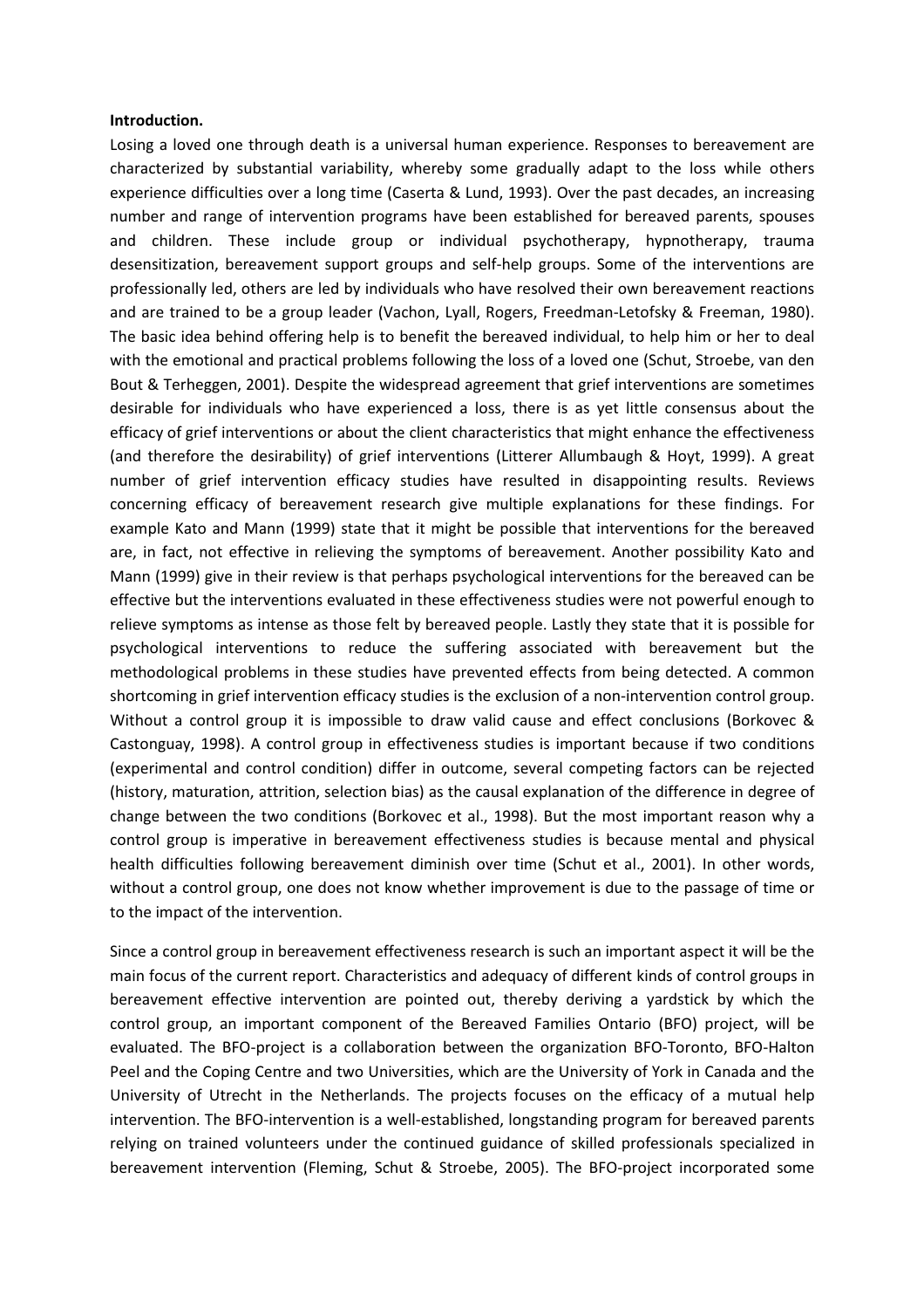methodological improvements compared with other grief intervention efficacy studies. For example, with respect to the recruitment procedure and the exclusion of a non-intervention control group (Schut et al., 2001; Litterer Allumbaugh et al., 1999; Kato et al., 1999). The BFO-project uses an "inreaching" instead of an "outreaching" recruitment procedure which means selection of those participants who need and expect such a program to be appropriate for them. Most studies in bereavement research use an "outreaching" recruitment procedure but, almost without exception, these studies report less favorable results (Schut et al., 2001). This may be explained by the fact that people asking for help will probably be more motivated and have more trust in the counselor or therapist. Furthermore the BFO-project uses a non-intervention control group.

The purpose of the present study is to answer the following research question: What is the expected effect of the BFO-intervention, given the level of impact found in other studies of bereavement intervention using comparable control groups?

To come to an answer of this question, an overview of comparable bereavement research projects will be given and overall control group characteristics will be evaluated. Then, the BFO-project will be introduced and analyzed statistically with a focus on the non-intervention control group. Lastly, the results and the control group characteristics of the BFO-project will evaluated in the light of the formerly-discussed contemporary research. Conclusions and implications for future research will be drawn.

### Overview: contemporary bereavement intervention effectiveness research

The purpose of the current section is to introduce general conclusions from contemporary bereavement research. For this five reviews were used.

Schut et al. (2001), present a narrative review and a critical assessment of efficacy studies, categorizing these into general or primary preventive interventions, preventive interventions for high risk groups or secondary prevention, and interventions aimed at the treatment of complicated grief (tertiary prevention). The general pattern from this review was that the more complicated the grief process appears to be or to become, the better the chances of interventions leading to positive and lasting results (Schut et al., 2001). These results, of grief interventions getting more effective in complicated grief, contrast with those of Litterer Allumbaugh et al. (1999), who claimed that intervention should take place as soon as possible after the loss to be efficacious. A likely explanation for this contrast is that Litterer Allumbaugh et al. systematically excluded follow-up data in their meta-analyses, which indicates that there is a reduction in the magnitude of the effectiveness (Schut et al, 2001). Kato and Mann (1999) also did not take long-term effects into account in their review as they only used measures taken directly after the intervention ended (and corresponding control measures) for each study. They concluded that psychological interventions for bereavement are not effective. This exclusion of follow-up data makes it impossible to assess enduring benefits of the intervention. It is possible that this apparent time effect also reflects the presence of greater complication, insofar as the most recent criteria for the diagnosis of traumatic grief require marked symptomatology that persist for six months or more following loss (Prigerson & Jacobs, 2001). Jordan and Niemeyer (2003) concluded in their review that in general it appears that the scientifically demonstrated efficacy of formal interventions for the bereaved is distressingly low, far below that of most other types of psychotherapeutic interventions. Focusing on child bereavement, Currier, Holland and Niemeyer (2007) found results that do not support the assumption that bereavement interventions with children have a significant influence on adjustment (mean weighted effect size .14). They also concluded that children at high risk or children showing already signs of difficulty were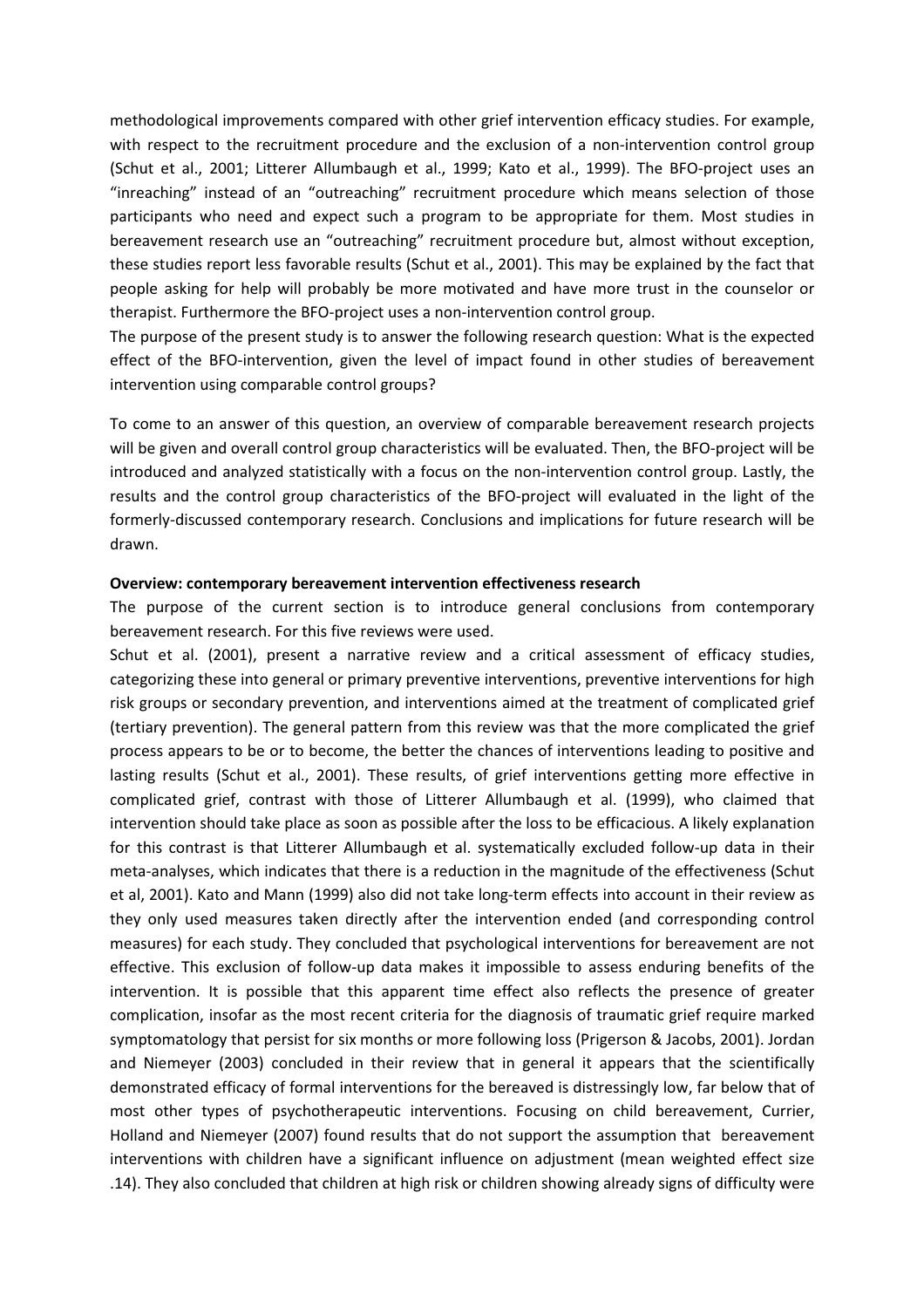the most beneficial among the children who were sampled. This result supports findings of Schut et al. (2001) in adult bereavement.

From these five reviews we can derive the conclusion that, although there are some promising results, not all grief interventions lead to positive outcomes. In all five reviews methodological issues in grief intervention efficacy studies were pointed out as an explanation of the sometimes disappointing results. That is why in the current report the focus lies on one important methodological issue: control groups.

## Four types of control groups evaluated

In this section a closer look is taken at the use of control groups in grief intervention efficacy studies. As mentioned before, nineteen studies that are comparable with the BFO-project were included in order to categorize different kinds of control groups and calculate weighted effect sizes. In Table 1 the bereavement projects evaluating the efficacy of intervention are summarized. To come to this selection, studies that were used in the majority of the reviews have been picked out and a computerized search of Omega (1990-2010) database is performed using the keywords: Grief efficacy studies and Bereavement Interventions. Not only in grief interventions but in any other efficacy research the use of a control group is essential. As we have seen, valid conclusions about the effect of an intervention can only be drawn when comparing results of an experimental group with a control group (Borkovec et al., 1998). Grief itself is a process that is expected to change over time. This change can be taken into account when using a control group as both groups are likely to experience a natural change over time, but the experimental group is expected to show more change due to an intervention. As can be seen in Table 1, the nineteen studies can by categorized into subgroups according to inclusion of four types of control groups. Each category will be highlighted in the following section, whereby control group characteristics of the nineteen studies will be discussed briefly.

The non-intervention control group is the condition in which treatment is withheld (Goodwin, 2005). Ideally, the participants in the non-intervention control group are identical to those in the experimental group in all ways except that the control group participants do not get the experimental treatment. In essence, the non-intervention control group provides a base line measure against which the experimental group's behavior can be compared. Lund and Caserta (1992), Caserta et al., (1993), Vachon, Lyall, Rogers, Freedman-Letofsky and Freeman (1980) and Norris Huss and Ritchie (1999) investigated a mutual help group intervention, comparable with the intervention used in the BFO-project. The non-intervention control groups in these four studies were comparable on demographic variables. In these studies, subjects were randomly assigned to the intervention or the control condition except in Lund et al. (1992) where self-selection was used. Self-selection creates the risk of comparing two non-equivalent groups. Brief psychotherapy (Lieberman & Yalom, 1992), problem-focused and emotion focused support for bereaved parents (Murphy, Johnson, Cain, Das Gupta, Dimond and Lohan 1998) and therapy aimed at emotional support and expression of emotions (Raphael, 1977) were the interventions under investigation in the remaining nonintervention control group studies. Murphy et al. (1998) focus on bereaved parents as does the BFOproject. This study has a relatively large sample and also low drop-out rates in both condition (at six month follow up 79% of the control group still participated in the study), which makes it an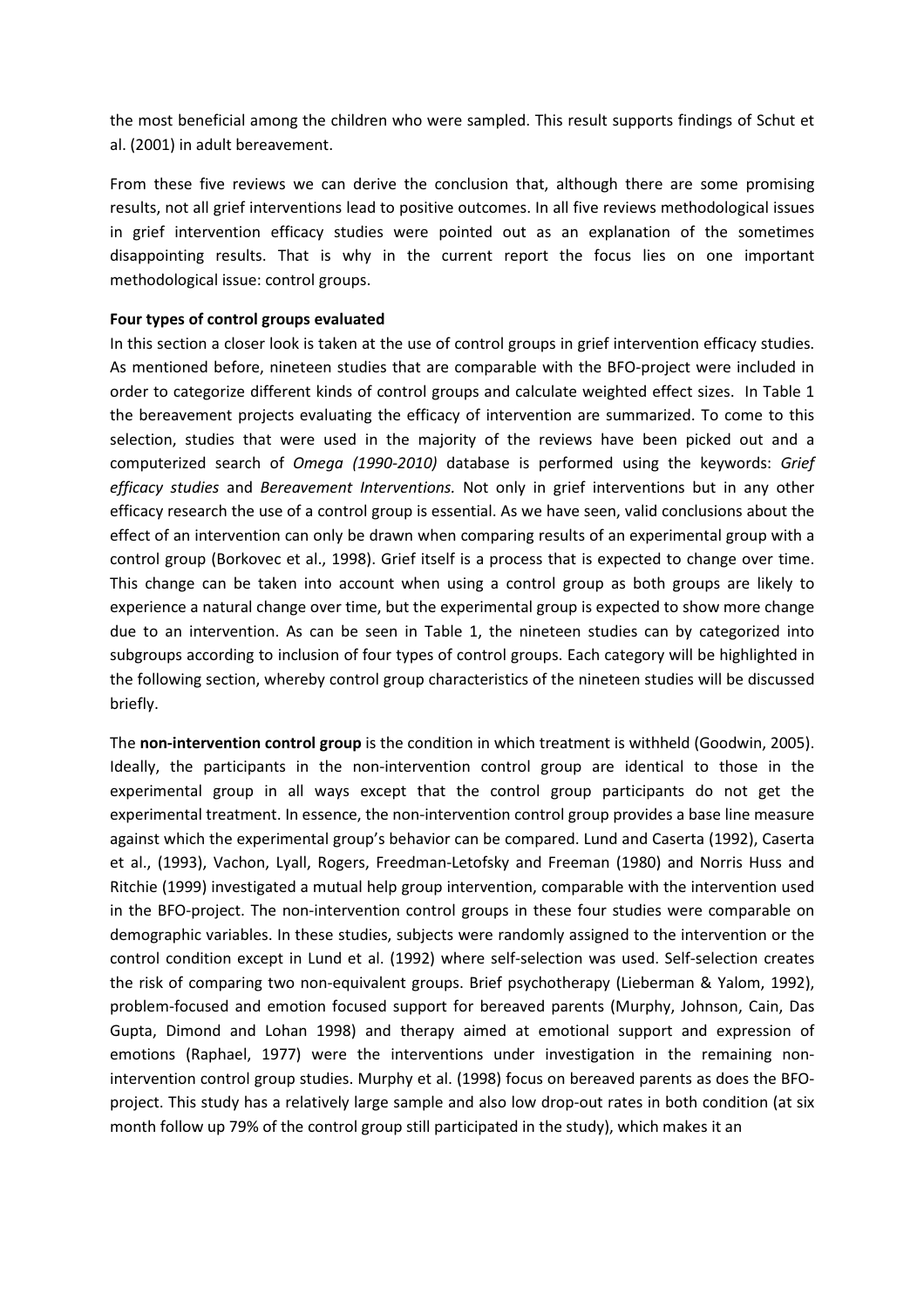| $50.100$ $50.90$ $50.90$<br>Bereavement effectiveness<br>studies | Outcome                                                                                                                                                 |  |
|------------------------------------------------------------------|---------------------------------------------------------------------------------------------------------------------------------------------------------|--|
| <b>Waiting list control</b><br>Brom et al. (1989)                | Different interventions did improve functioning on feelings of inadequacy and<br>trait anxiety.                                                         |  |
| Morrison Tonkins et al. (1996)                                   | Results in this study were strongly in favor of the intervention.                                                                                       |  |
| <b>Barrett</b> (1978)                                            | Hardly no differences between conditions.                                                                                                               |  |
| McCallum et al. (1990)                                           | Favorable results on self-esteem, neuroticism, depression and life<br>satisfaction.                                                                     |  |
| <b>Non-intervention control</b><br>Norris-Huss et a.l (1999)     | The intervention did not affect self-esteem, depression, beliefs, or behavioral<br>problems.                                                            |  |
| Murphy et al. (1998)                                             | Woman with high mental distress and grief symptomatology improved. Woman<br>with low levels of grief and mental distress were worse after intervention. |  |
| Lieberman et al. (1992)                                          | No difference on any of the variables having to do with grief symptomatology<br>and overall mental health.                                              |  |
| Lund et al. (1992)                                               | The number of group meetings had no effect on depression or bereavement.                                                                                |  |
| Caserta et al. (1993)                                            | Group attendance predicted less depression and grief.                                                                                                   |  |
| Raphael (1977)                                                   | Persons in the intervention group had fewer symptoms than the high-risk<br>control group but more than those in the low risk control group.             |  |
| Vachon et al. (1980)                                             | More intervention group members reported relief in emotional distress than<br>control group members.                                                    |  |
| <b>Other treatment control</b><br>Reich et al. (1989)            | The intervention hardly resulted in any positive result on mastery, distress,<br>well-being, positive and negative affect.                              |  |
| Kang et al. (2007)                                               | The experimental group showed significantly greater decrements in grief levels<br>and symptoms of stress.                                               |  |
| Sandler et al. (2003)                                            | The intervention led to improved parenting, coping and caregiver mental<br>health and to reductions in stressful events at posttest.                    |  |
| Marmer et al. (1988)                                             | Both treatment were found equally effective.                                                                                                            |  |
| Other<br>Goodkin et al. (1999)                                   | A significant reduction of psychological distress and grief scores was found<br>after the intervention.                                                 |  |
| Murray et al. (2000)                                             | Slow decline and hardly any difference between conditions immediately and 6<br>months after.                                                            |  |
| Levy et al. (1993)                                               | 6, 13 and 18 months after the loss no difference was found in levels of<br>depression, anger, anxiety or stress.                                        |  |
| Lieberman et al. (1986)                                          | Participations showed more improvement then the normative sample on most<br>measures.                                                                   |  |

**Table 1:** Summary of the outcome of 19 bereavement intervention effectiveness studies categorized by control group type.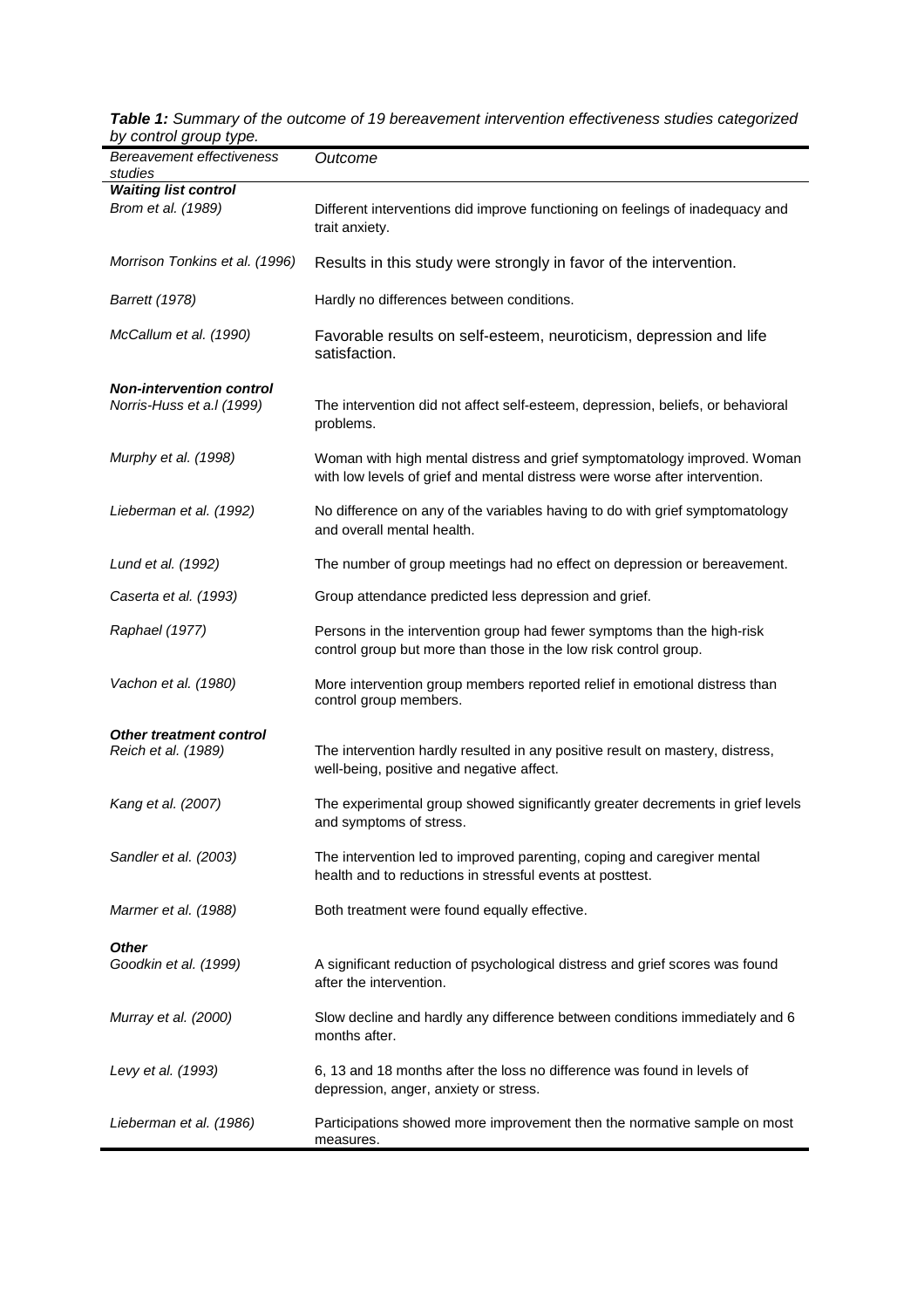impressive and useful study. Taken together, these studies all created the ideal situation in which the two conditions should be identical. In all except one study random assignment was used to create equivalent groups. Results vary in outcome. Positive effects were found especially among high risk individuals, but also negative outcomes were found in this studies.

Besides the typical control group situation in which a group is left untreated, there are a few more types of control groups that are worth describing. The waiting list control groups are often used to assess the effectiveness of some program or in studies on the effect of psychotherapy (Goodwin, 2005). In the case of grief intervention research with a waiting list control group those assigned to the waiting list are assured help after the study has ended and will be given the same treatment as the experimental group has had (Barrett, 1978; Brom, Kleber & Defares, 1989; McCallum & Piper, 1990; Morrison Tonkins & Lambert, 1996). See Table 1 for the outcome of these studies. Giving the waiting list participants an opportunity to benefit from some therapy procedure provides an important protection for participants' welfare, but it also creates pressures on the researcher to use this control procedure only for therapies or intervention programs of relatively brief duration (Goodwin, 2005). The mean number of sessions in waiting list control group studies evaluated in this is twelve sessions, which corresponds with the assumption that intervention programs should be brief when using a waiting list control group. Three studies investigated brief psychotherapy (McCallum et al., 1990; Brom et al., 1989; Morrison Tonkins et al., 1996) and all three showed positive results. The groups used in these studies were equivalent, even though Morrison Tonkins et al. (1996) used non-randomization to assign their small sample into the conditions. McCallum et al. (1990) use an "inreaching" procedure to recruit their participants as does de BFO-project. Barrett, (1978) did not find significant differences between the two conditions. She hypotheses that the promise of participating in an intervention group in the near future may have had a therapeutic effect on the waiting list control group. In short, waiting list control groups have the advantage that all participants are assured help after the study has ended. On the other hand intervention should be brief because of ethical reasons. This is a disadvantage with respect to long-term assessment of effects (Schut et al, 2001). The studies described above showed results that were in favor of the intervention, expect in Barrett's study where hardly any difference was found between the two conditions.

Another type of control group used in effectiveness studies is the other treatment control group. An alternative to a waiting list or non-intervention control group could be to compare the efficacy of the intervention with that of a well-established program with known effect (Schut et al., 2005). Kang and Yoo (2007) compared mutual help group subjects with subjects who only received a health check, showing significant decrements in grief levels in the intervention group over the control group. Because the researchers assigned participants on their own preference to either the intervention or the control group, the problem of creating non-equivalent groups arises. This was not the case in this study. Reich and Zautra (1989) matched 29 recently bereaved individuals with 29 non bereaved individuals. In matching, participants are grouped together on some trait, such as bereaved versus non bereaved, and then distributed randomly to the different groups in the experiment (Goodwin, 2005). The intervention condition received cognitive control orientated therapy and the control condition received social visits. Hardly any positive results were found. Again, in a study of Marmer, Horowitz, Weis, Wilner and Kaltreider (1988) both interventions (brief psychotherapy and mutual help) were found equally effective. Unfortunately the mutual help group, which can be seen as the control group in this study, suffered from extremely high premature termination of treatment (77%).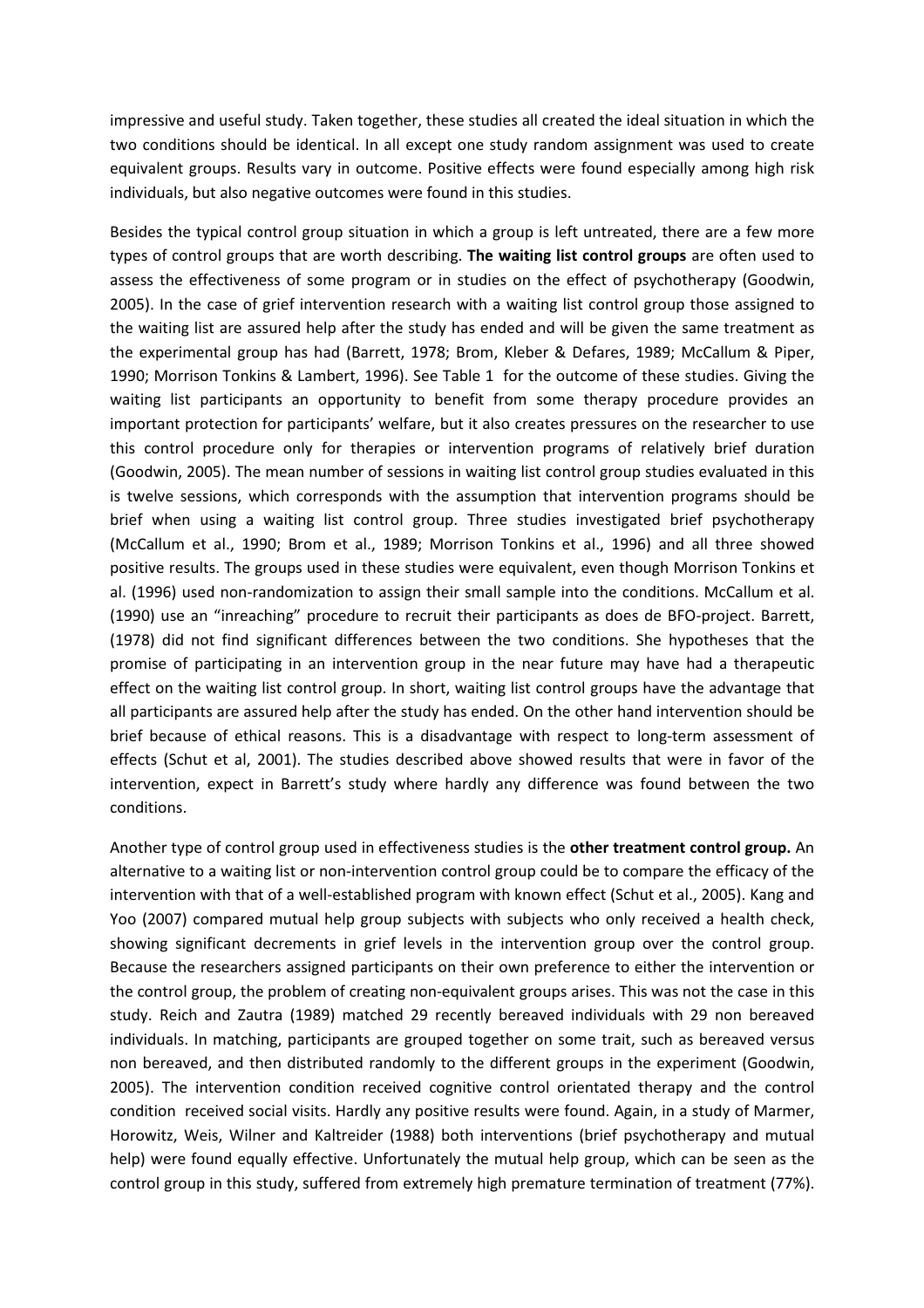Schut et al. (2001) doubt whether the mutual help condition was really put to the test because only seven participants completed treatment. Finally, positive results are found in a study by Sandler, Ayers, Wolchik, Tein, Kwok, Haine, Twohey-Jacobs, Suter, Lin, Padgett-Jones, Weyer , Cole, Kriege and Griffin (2003). Subjects were randomly assigned to an active and collaborative learning therapy to enhance group support and a sense of personal efficacy or a self-study control group. The authors assigned a greater proportion to the intervention condition to help ensure that the intervention group would be at adequate size to be clinically viable. No difference were found in demographic variables between the two groups. Results are in favor of the intervention. In summary, these type of control groups are used in designs were two interventions are compared. But as Schut et al. (2001) states, unfortunately thus far such well-established intervention programs (i.e. well-described and transferable, tested, replicated and found effective, and accompanied by indications and counter indications) are not available in the area of grief counseling and grief therapy. So the studies using other treatment control groups must be interpreted with caution.

In this section other types of control groups will be discussed, for example those control groups which receive "care as usual", which means control group participants receive care that would have been given to them even if they had not participated in the effectiveness study. An example is routine community care after infant death (Murray, Terry, Vance, Battistutta & Connolly, 2000) or psychosocial and medical care that is given to HIV-1 seropositive or HIV-1 seronegative homosexual men who lost a friend to AIDS (Goodkin, Blaney, Feaster, Baldewicz, Burkhalter and Leeds, 1999). The other two studies included in this category assigned non-participants of a mutual help group to a control group (Lieberman & Videka-Sherman, 1986; Levy, Derby & Martinkowski 1993). In Levy et al. (1993) subjects were assigned posthoc to the intervention or control condition. Subject who did not show up at sessions or drop-outs were assigned to the control condition. Such a procedural weakness makes it difficult to evaluate the study. Taken together, this type of control group needs to be interpreted with caution as well. An advantage of using a "care as usual" control is that it simulates a real world situation where care is available for everyone. But not every participant uses this opportunity for care in the same way, so there is a risk of comparing non-equivalent groups.

## Effect sizes

What is the expected effect of the BFO-intervention, given the level of impact found in other studies of bereavement intervention using comparable control groups? To get an overview of the impact found in the other studies, Cohen's standards for defining effect sizes were used. Effect sizes at posttest and follow-up (if available) were calculated for grief scores or depression scores in cases where grief was not measured. Unfortunately, seven studies did not provide the necessary data to calculate effect sizes. Therefore, effect sizes were calculated for twelve studies using the following formula:

$$
d = \frac{X_1 - X_2}{\sqrt{\frac{SD_1^2 + SD_2^2}{2}}}
$$

 $d =$  Effect size

X *i* = Mean group i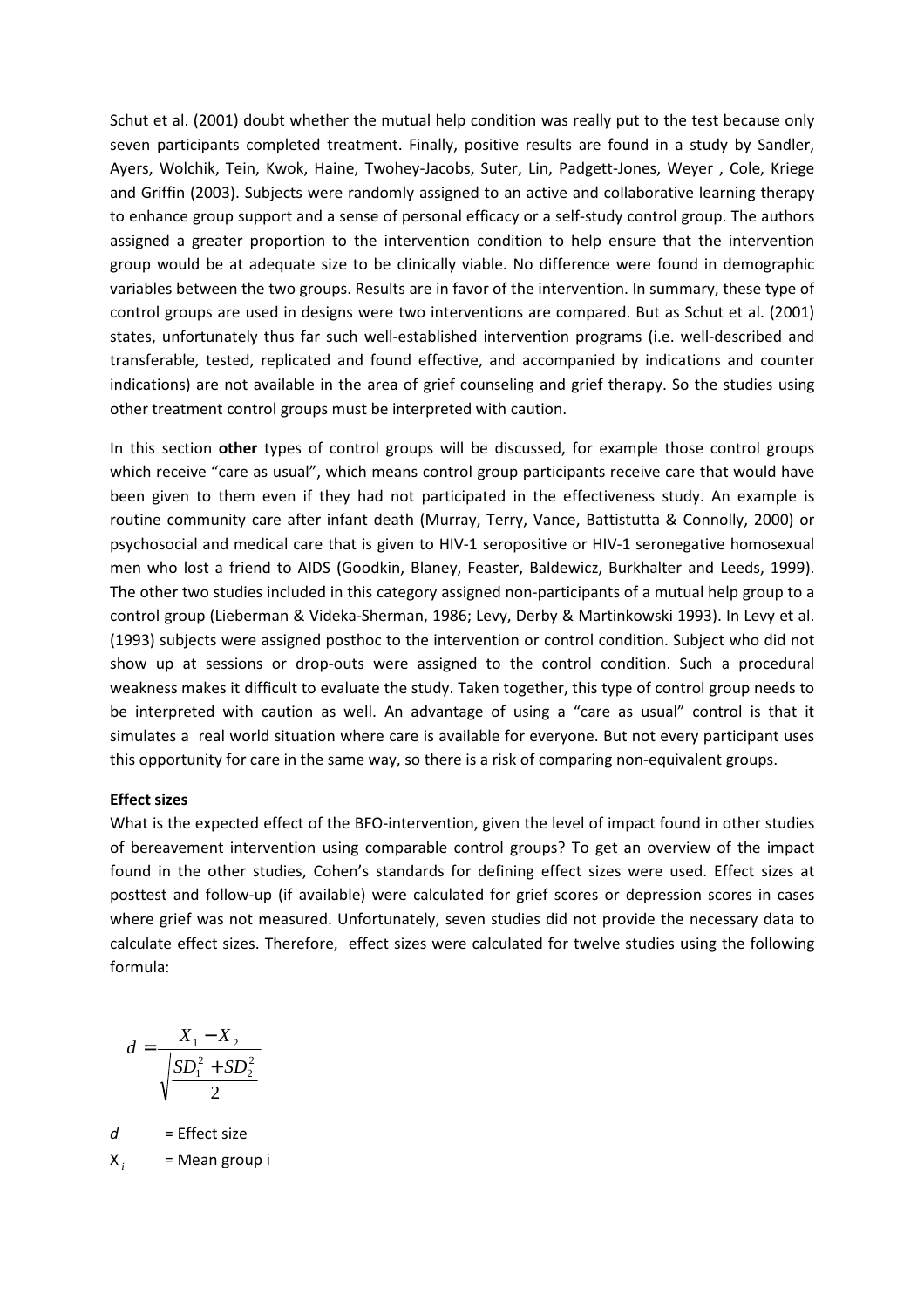#### SD*<sup>i</sup>* = Standard deviation group i

The next step was to calculate a weighted mean effect size for each type of control group described earlier. To calculated the weighted mean effect size, studies that had samples with more than fifty participants deserved to have more weight in the calculation. These studies were put twice in the calculation. The control group effect size (effect of the passage of time) was subtracted from the intervention group effect size (effect of the passage of time + the effect of the intervention) so only the effect of the intervention would remain. In Table 2 the weighted mean effect size for each type of control group are summarized.

| <b>Type of Control Group</b>    | Weighted mean effect |
|---------------------------------|----------------------|
|                                 | size                 |
| <b>Waiting list control</b>     | .56                  |
| Brom et al (1989)*              |                      |
| Morrison Tonkins et al. (1996)  |                      |
| <b>Non-intervention control</b> | .17                  |
| Norris-Huss et al (1999)        |                      |
| Murphy et al. (1998)*           |                      |
| Lieberman et al. (1992)*        |                      |
| Other treatment control         | .43                  |
| Reich et al. (1989)*            |                      |
| Kang et al. (2007)              |                      |
| Sandler et al. (2003)*          |                      |
| Marmer et al. (1988)*           |                      |
| Other                           | .47                  |
| Goodkin et al. (1999)           |                      |
| Murray et al. (2000)            |                      |
| Levy et al. (1993)              |                      |

Table 2: Weighted mean effect size calculated for each type of control group using 12 of the 19 bereavement effectiveness studies.

\* Studies with large samples.

Looking at Table 2 and using Cohen's standards for defining effect sizes, it can be concluded that effect sizes are moderate to small. The non-intervention control group category has a small effect. It is important to take a look at this category specifically because in the BFO-project, the study described in the current report uses a non-intervention control group. To hypothesize that the expected effect of the BFO-project would therefore be small as well would not be appropriate. However, looking at all weighted mean effect sizes in Table 2 it would be realistic to expect a moderate to small effect size in the BFO-study.

## Method

As discussed earlier in the introduction, data from the BFO-study in Toronto (Canada), that examines the long-term effects of the loss of a child and the effectiveness of support groups, were used for this report. Efficacy found in this study is being compared in terms of effect sizes calculated above (Table 2). Variables that were selected to measure efficacy were grief and depressive symptoms.

# Respondents

The 203 respondents in the sample were primarily female (66.4%), ranging in age from 21 to 81 with a mean age of 50. The respondents in this study were recruited from May 2004 until April 2010 using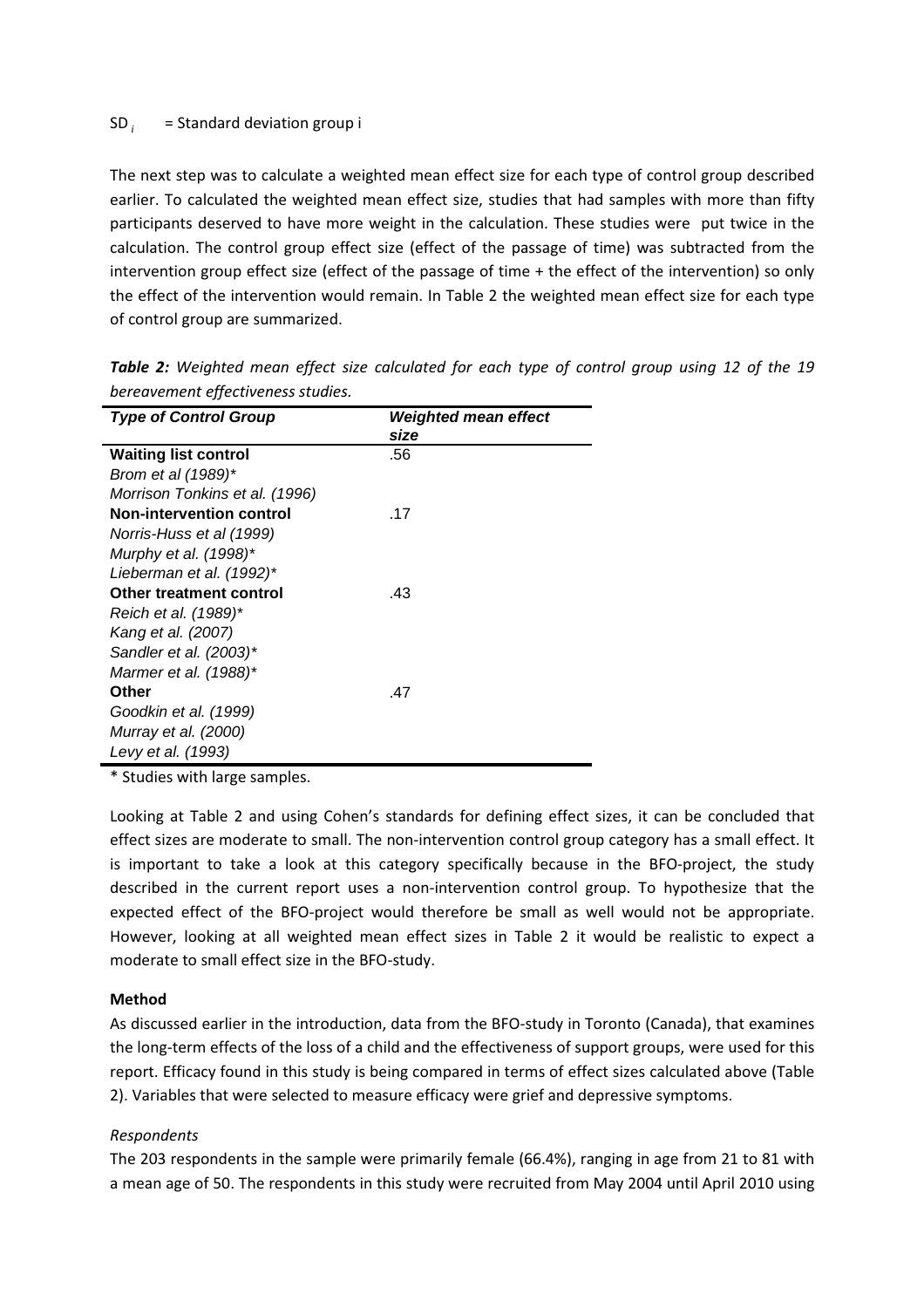an inreaching recruitment procedure. To examine the effectiveness of support groups, two separate groups of bereaved parents were recruited. The first group of parents were part of a support group during the study (BFO- intervention group) and the second group of parents had never participated, nor were they going to participate, in a support group (non-intervention group). Neither had the latter received any other form of professional help during the project. While participating in this longitudinal project, both groups of respondents received five questionnaires across five years. One hundred and eighty-nine participants were included in the longitudinal study of which 141 participants were part of the intervention group and 62 participants were part of the nonintervention group. Participants were recruited using an "inreaching" procedure which is considered to be a methodological advantage of the BFO-study. Respondents in the non-intervention group of the longitudinal study should not be involved in a mutual support group or any form of professional help at the time of the study, but should be equivalent in that they would have liked to have the intervention under study had it been available. The control group participants were recruited either via a newspaper advertisement, local library and community-center flyers, through a radio interview with one of the involved researchers or they were informed and recruited at a conference of Mothers Against Drunk Driving (MADD).

### Procedure

Bereaved parents who sought help at BFO (Toronto or Halton-Peel) or at the Coping Centre showed interest in participating were sent an information package. This package included an introduction letter, an informed consent form, and a questionnaire. Participation was voluntary and respondents had the right to withdraw from the study at any time. The parents who were willing to participate gave written consent on the basis of thorough information about anonymity and confidentiality. If the questionnaire was not returned within one month, an email was sent to remind the respondent politely of the questionnaire. When the questionnaire was returned respondents were thanked for their participation via email.

#### Measures

The original questionnaire of the longitudinal study consisted of several instruments; however only the instruments used for the current study (grief symptoms and depressive symptoms) will be described next. An appendix shows the actual items used in this study.

## Personal history and background

Socio-demographic data about the parents and the deceased child were gathered, such as gender and age. Further information also included date of loss, cause of death, whether the death was expected or unexpected and other life stressors in addition to the child's death. Furthermore, respondents were asked about current attendance at support groups and current consultation of other professional help (e.g. psychiatrist, psychologist, social worker, etc.).

## The Symptom Checklist 90-Revised (SCL-90-R)

The SCL-90-R (Derogatis & Melisaratos, 1977) assesses a range of psychological problems and symptoms of psychopathology. The SCL-90-R is a 90-item scale self-report symptom inventory, with the subscales; somatization, obsessive-compulsive, interpersonal sensitivity, depression, anxiety, hostility, phobic anxiety, paranoid ideation and psychoticism. For the current study only the subscale depression (twelve items) was used. Respondents had to indicate how much they were distressed by certain problems or complaints during the past week including today. Answers ranged from 'Not at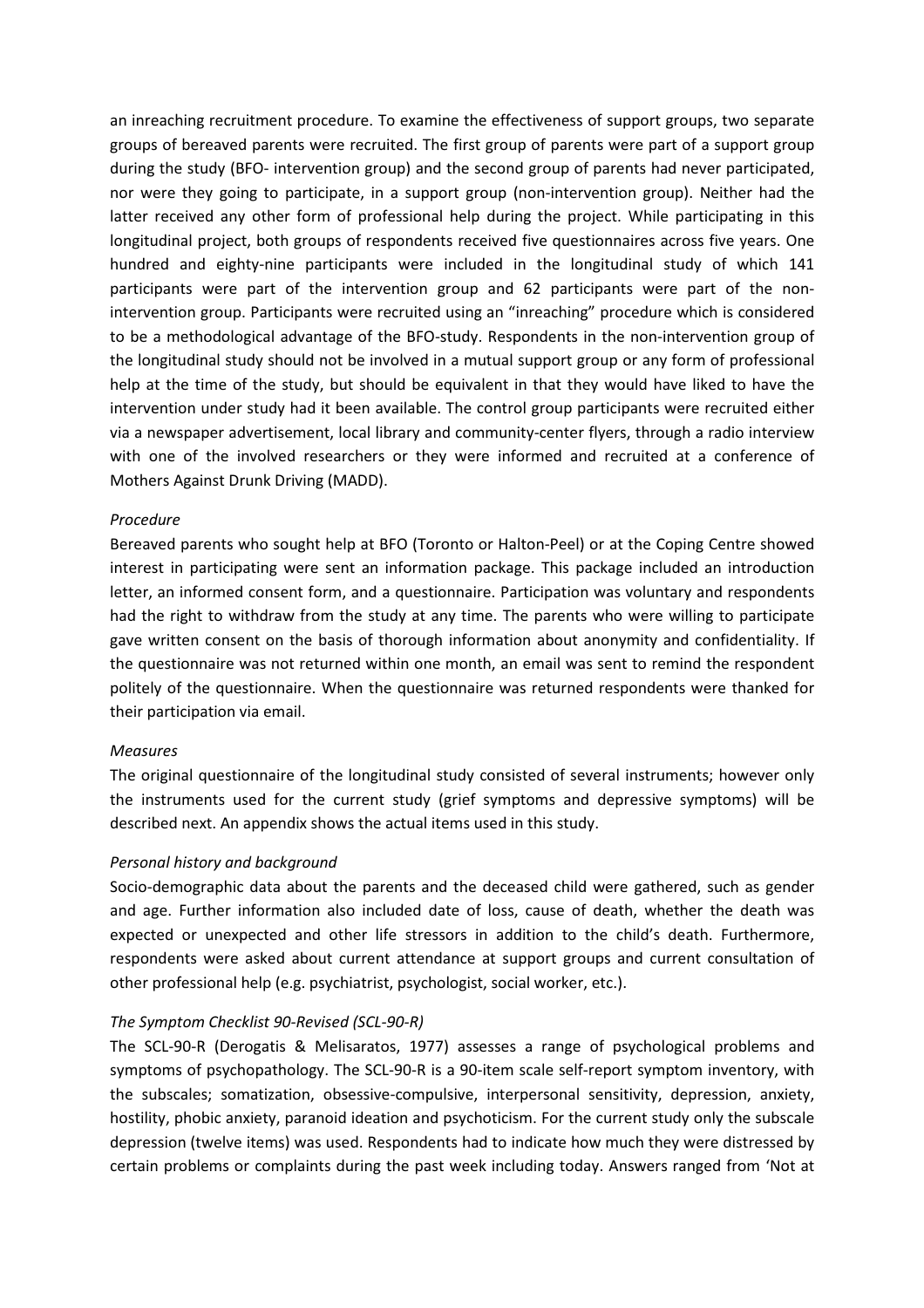all' to 'Extremely' on a 5-point scale. Internal consistency measured by Cronbach's alpha was .92 for the depression scale in the BFO-study.

# The Hogan Grief Response Checklist (HGRC)

The HGRC (Hogan, Greenfield & Schmidt, 2001) measures the multidimensional nature of the adult grief process as it changes and evolves over time. Content analysis identified six categories; despair, panic behavior, blame and anger, disorganization, detachment and personal growth. Respondents had to determine on a 5-point scale which box described the best the way they were feeling during the past two weeks. Choices were from 'does not describe me at all' to 'describes me very well'. Internal consistency estimates using Cronbach's alpha coefficient ranging from .79-.90. In the BFOstudy, the Cronbach alpha coefficient was .89. To determine convergent and divergent validity the HGRC subscales were compared to subscale scores on the Texas Revised Inventory of Grief (TRIG), Grief Experience Inventory (GEI), and Impact of Event Scale (IES), they correlated appropriately (Kristjanson, Lobb, Aoun & Monterosso, 2006).

# Analyses

The data was analyzed using the SPSS program, version 16.0. For measuring reliability and differences in demographic variables the entire data set was used. Only participants who completed the grief and depression scale of the first three time periods were included in a mixed betweenwithin subjects ANOVA.

## Results

The impact found in other studies of bereavement intervention using comparable control groups has been discussed in the introduction and summarized in Table 2. It is hypothesized that the expected effect of the BFO-intervention would be moderate to small considering the weighted mean effect sizes calculated for the different types of control groups in the previous described studies. To decide whether to accept or reject this hypothesis, effect sizes of the variables grief and depression must be calculated.

First, the background differences between the intervention ( $N= 137$ ) and control group ( $N= 61$ ) were assessed. As mentioned in the Method section, the intervention group is larger than the control group. It was difficult to get a fair amount of response from the latter group of bereaved parents, which could be due to the heaviness of the loss. An independent-samples t-test was conducted to compare the age of control group and intervention group participants. Results show a significant difference in years for control group participants ( $M=53$  years old,  $SD= 11.66$ ) and intervention group participants (M= 49 years old, SD= 10.93), t(196) = -2.31, p < .05., indicating that control group participants were significantly older at the beginning of their participation in the study than intervention group participants. Also, participants in the control group ( $M= 1998$ ,  $SD= 3681$ ) lost their child significantly longer ago than in the intervention group ( $M= 2006$ ,  $SD= 1208$ ), t(199) = 7.74, p < .05. This significant difference in the 'time since loss' between intervention and control group creates a fundamental problem. As control group participant have had more time to adapt to the loss, nonequivalent groups were compared. This can be seen if an independent samples t-test is conducted for grief and depression scores at pretest. Results show a significant difference in grief scores for control group participants ( $M=60.11$ ,  $SD=16.74$ ) and intervention group participants ( $M=70.38$ ,  $SD=15.28$ ), t(187) = 4.15, p <.05., indicating that control group participants had significantly lower grief scores then the intervention group participants at pre-test. Similar results were found when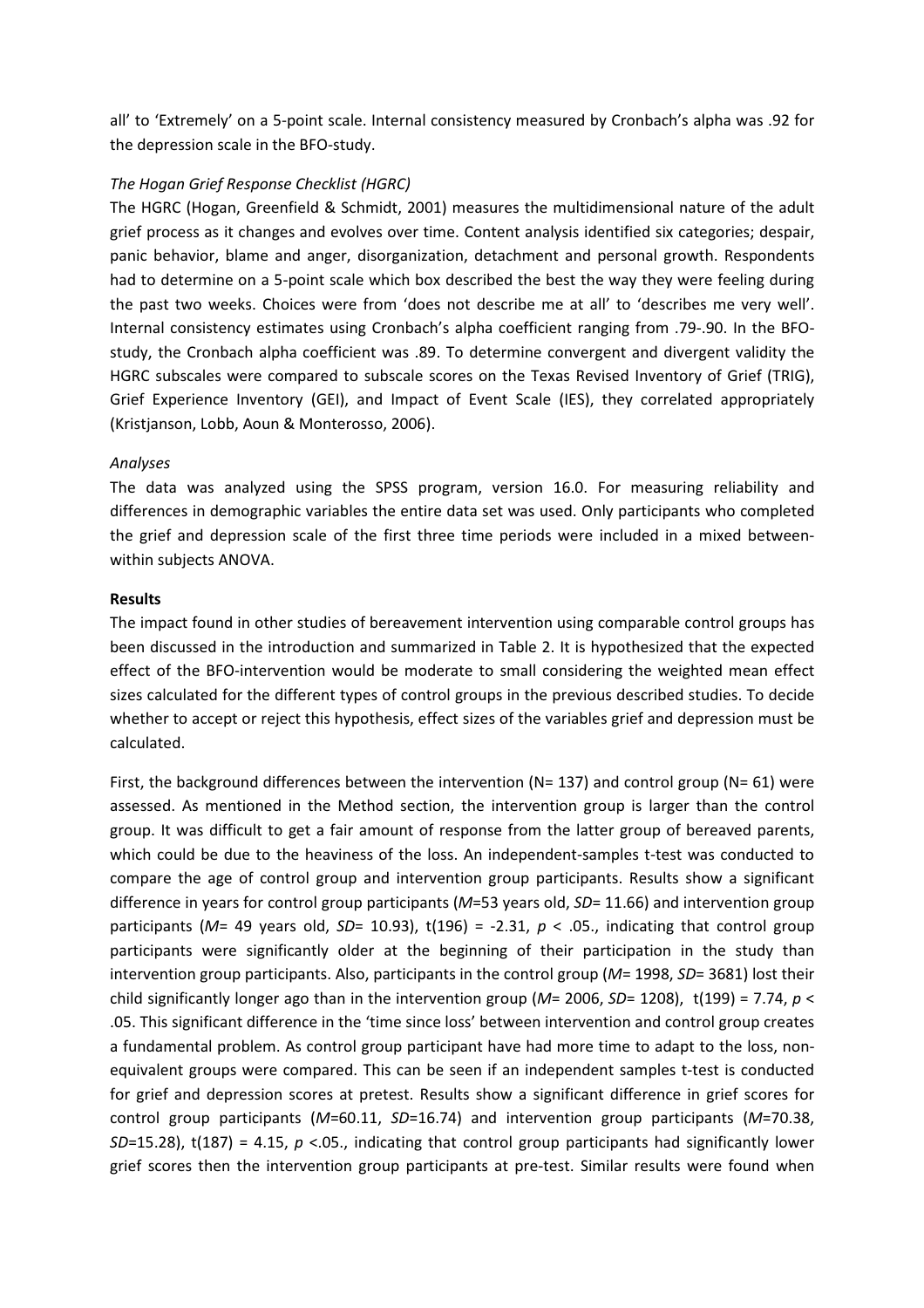pretest depression scores for the control group ( $M=36.83$ ,  $SD=14.56$ ) and the intervention group ( $M=43.23$ ,  $SD=13.12$ ) were compared, t(188) = 3.05,  $p$  <.05., indicating that control group participants had significantly lower depression scores then intervention group participants at pretest. No additional analyses were conducted to control for the variable time since loss (see discussion).

# Grief

Grief scores in the BFO-study were assessed with twenty-five items of the HGCR (Hogan et al., 2001). To calculate total scale scores, twelve positive worded items needed to be recoded. Mean scores and standard deviation for grief over three measure points can be found in Table 3.

| <b>Grief</b>                      |      | <b>Pre-intervention</b> | <b>Post-intervention</b> | After 6 months |
|-----------------------------------|------|-------------------------|--------------------------|----------------|
| <i><u><b>Intervention</b></u></i> | Mean | 70.31                   | 67.11                    | 66.59          |
|                                   | SD   | 15.58                   | 14.90                    | 17.18          |
| Control                           | Mean | 58.86                   | 58.47                    | 59.06          |
|                                   | SD   | 17.30                   | 15.86                    | 16.82          |

Table 3: Mean grief scores and standard deviation (SD) at pre-intervention, post-intervention (after 10 weeks) and after 6 months.

A mixed between-within subjects analysis of variance was conducted to assess the impact of the two conditions (intervention, control) on participants' scores on the HGRC, across three time periods (pre-intervention, post-intervention and 6 months follow-up). As the BFO-study is still in progress, not all participants already received 5 questionnaire over 5 time periods. Therefore it was decided only to include the first three time periods. Samples of both intervention (N=52) and control group (N= 50) decreased in number over time. There was no significant interaction between condition and time, Wilks Lambda = .98, F (2, 88) = 1.01,  $p = .37$ , partial eta squared = .02. Suggesting that the effect of time does not depends on condition and vice versa. There was no significant main effect for time, Wilks Lambda = .97, F (2, 88) = 1.22,  $p = .29$ , partial eta squared = .02., indicating that the BFOintervention was not effective in decreasing grief responses. The main effect comparing the two conditions was significant, F (1, 89) = 8.92,  $p < .05$ , partial eta squared = .09. Control group participants had significant lower grief scores than the intervention group participants, pre and postintervention.

Visual binning was used to transform the continuous variable age into a categorical variable. Subjects were divided in two groups, namely older an younger than the median age of fifty. Then, a mixed between-within subjects analysis of variance was conducted to assess the impact of the two conditions and the two age groups (<50, >51) on the participants' scores on the HGRC, across the three time periods. Mean grief scores and standard deviations are presented in Table 4.

| Griof                                                                                              | <b>Pro-intervention</b> | <b>Post-intervention</b> | After 6 months |  |
|----------------------------------------------------------------------------------------------------|-------------------------|--------------------------|----------------|--|
| weeks) and after 6 months for two age categories.                                                  |                         |                          |                |  |
| Table 4: Mean grief scores and standard deviation at pre-intervention, post-intervention (after 10 |                         |                          |                |  |

| Grief               |                  | <b>Pre-intervention</b> | <b>Post-intervention</b> | After 6 months |
|---------------------|------------------|-------------------------|--------------------------|----------------|
| <b>Intervention</b> | Age <50 (N=26)   | 71.80 (13.44)           | 69.03 (16.02)            | 68.73 (16.99)  |
|                     | Age $>51$ (N=26) | 69.61 (16.15)           | 66.07 (12.45)            | 66.46 (16.63)  |
| Control             | Age <50 (N=24)   | 60.29 (18.83)           | 59.33 (16.93)            | 57.87 (18.37)  |
|                     | Age $>51$ (N=26) | 59.07 (15.52)           | 58.11 (13.83)            | 60.53 (14.04)  |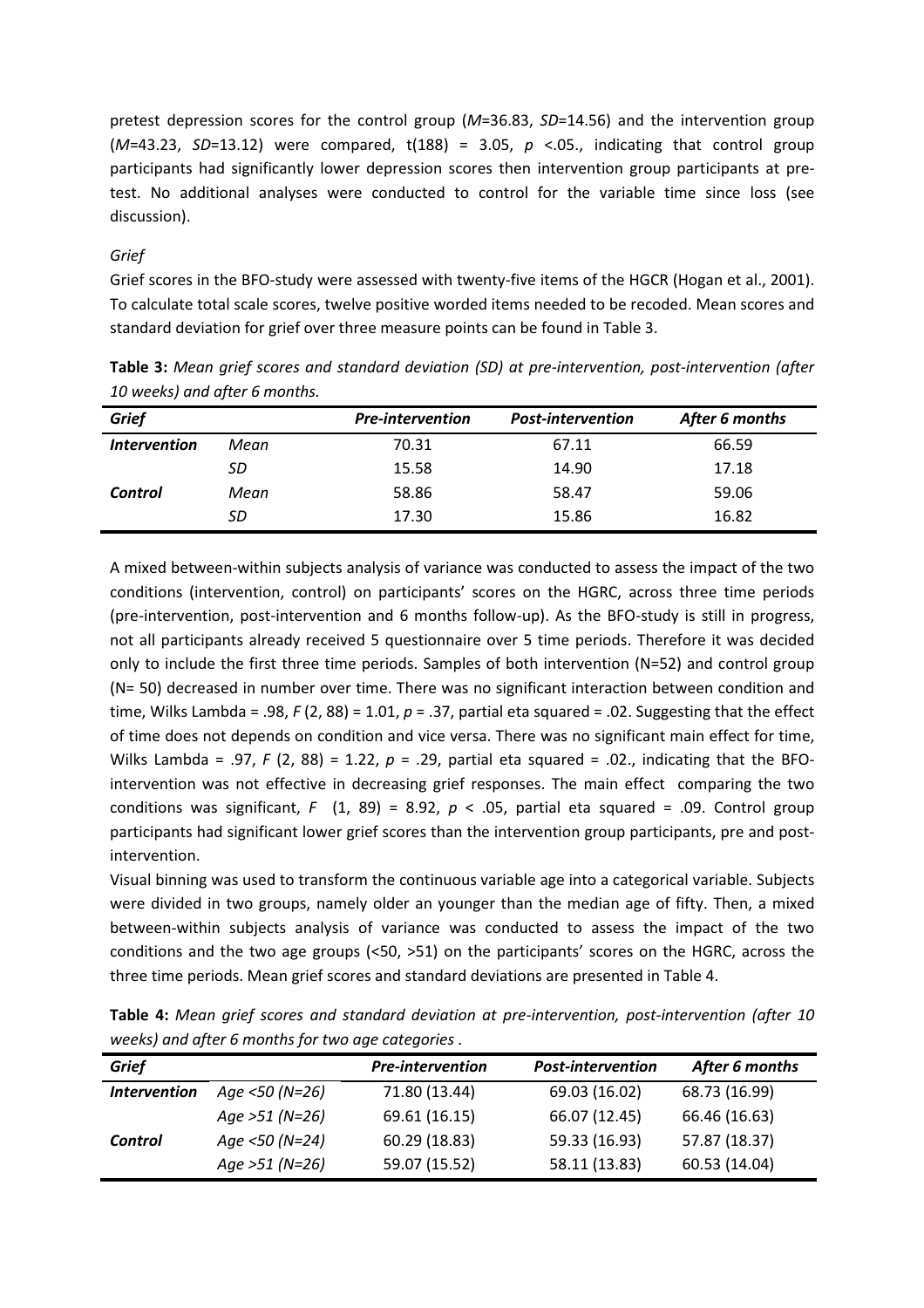This analysis is conducted to see if differences in the results would occur when analyzing age differences. This was important because control group participants were found significantly older then intervention group participants. There was no significant interaction between age and time, Wilks Lambda = .98, F (2, 97) = .59,  $p = .55$ , partial eta squared = .01. Suggesting that the effect of time does not depends on age and vice versa. The second-order interaction time\*group\*age was also not significant, Wilks Lambda = .99, F (2, 97) = .38, p = .68, partial eta squared = .08. Suggesting none of the independent variables were interacting. The main effect comparing the two conditions was significant, F (1, 98) = 10.09, p <.05, partial eta squared = .10, indicating that control group participants had significant lower grief scores than intervention group participants, pre and postintervention. But no significant main effect was found comparing the two age groups. F (2, 98) = .17,  $p = .68$ , partial eta squared = .00, suggesting that although there is an age difference between intervention and control group, this difference is not related to grief scores across three time periods.

## Depression

Depressive symptoms in the BFO-study were assessed with the depression scale of the SCL-90 R (Derogatis, 1977). Mean scores and standard deviation for grief over three measure points can be found in Table 5.

| Table 5: Mean depression scores and standard deviation (SD) at pre-intervention, post-intervention |  |  |
|----------------------------------------------------------------------------------------------------|--|--|
| (after 10 weeks) and after 6 months.                                                               |  |  |

| <b>Depression</b>   |      | <b>Pre-intervention</b> | <b>Post-intervention</b> | After 6 months |  |
|---------------------|------|-------------------------|--------------------------|----------------|--|
| <b>Intervention</b> | Mean | 44.53                   | 42.51                    | 40.17          |  |
|                     | SD   | 14.52                   | 14.02                    | 13.41          |  |
| Control             | Mean | 35.70                   | 34.70                    | 32.95          |  |
|                     | SD   | 13.64                   | 13.05                    | 12.03          |  |
|                     |      |                         |                          |                |  |

Total scale scores were calculated and another mixed between-within subject analysis of variance was conducted to assess the impact of the two conditions (intervention, control) on participants' scores on the depression scale, across three time periods (pre-intervention, post-intervention and 6 months follow-up). Again, only the first three time periods of the BFO-study were used. Samples of both intervention (N=51) and control group (N=51) decreased in number over time. There was no significant interaction between condition and time, Wilks Lambda = .99,  $F(2, 89)$  = .34,  $p = .72$ , partial eta squared = .01. Suggesting that the effect of time does not depends on condition and vice versa. There was a main effect for time, Wilks Lambda = .87,  $F(2,89) = 6.38$ ,  $p < .05$ , partial eta squared = .13, with both conditions showing a reduction of depressive symptoms across the three time periods (see Table 4). The main effect comparing the two condition was also significant,  $F(1, 90) = .9.39$ ,  $p <$ .05, partial eta squared = .09, suggesting a difference in depression scores before and after the intervention. Control group participants had significant less depressive symptoms than intervention group participants. As mentioned before the variable age was categorized into two groups so age differences could be analyzed. Another mixed between-within subjects analyses of variance was conducted to assess the impact of the two conditions intervention, control) and the two age groups (<50 and >51) on participants' scores on the depression scale, across three time periods. Mean depression scores an standard deviations are presented in Table 6.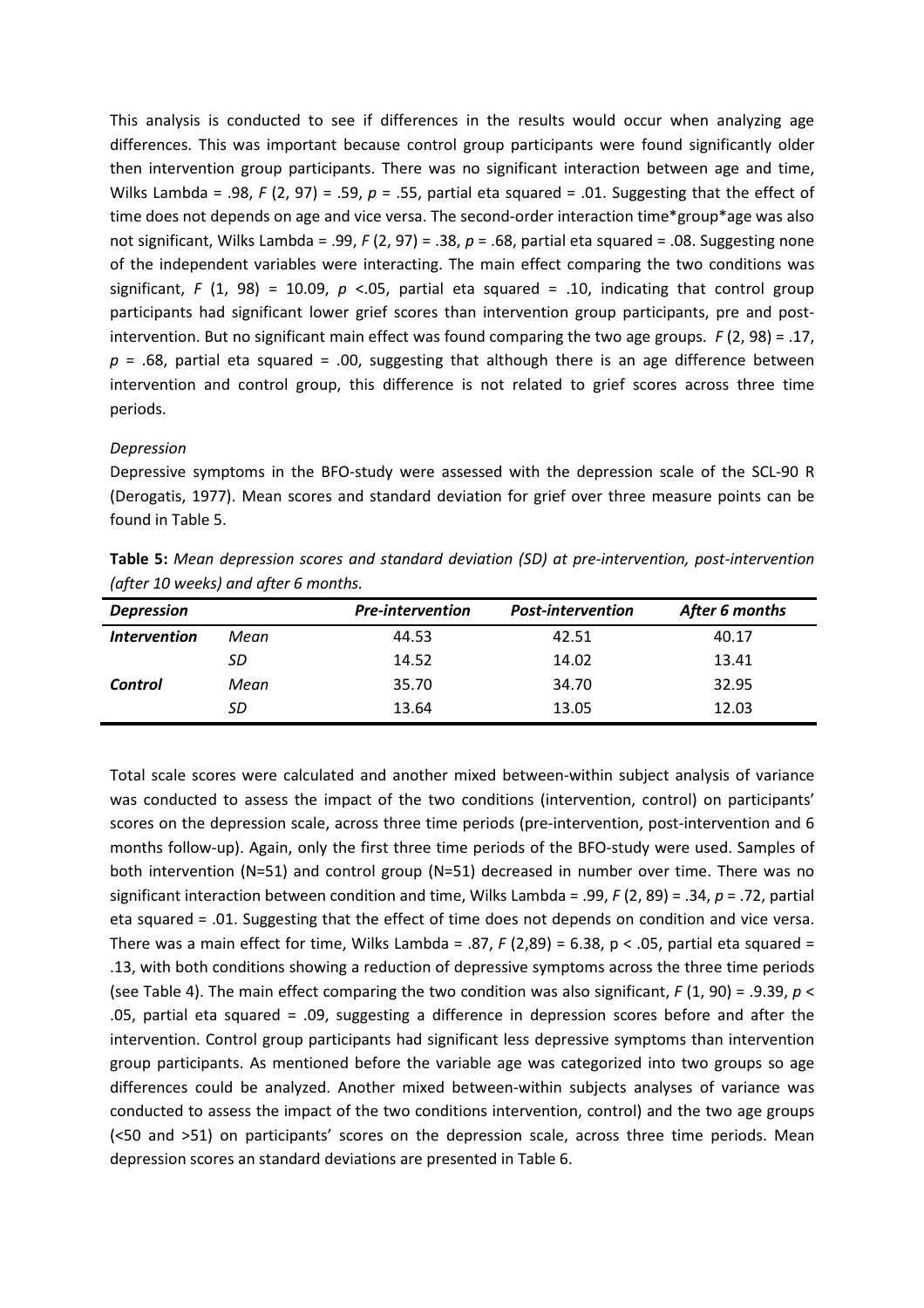| Grief               |                  | <b>Pre-intervention</b> | <b>Post-intervention</b> | After 6 months |
|---------------------|------------------|-------------------------|--------------------------|----------------|
| <b>Intervention</b> | Age <50 (N=26)   | 45.07 (13.33)           | 42.30 (12.21)            | 40.26 (12.72)  |
|                     | Age $>51$ (N=25) | 42.12 (14.67)           | 41.24 (15.37)            | 38.72 (14.40)  |
| Control             | Age <50 (N=24)   | 36.33 (15.00)           | 34.00 (14.31)            | 30.66 (10.96)  |
|                     | Age $>51$ (N=27) | 36.07 (13.66)           | 35.51 (13.01)            | 36.22 (13.46)  |

Table 6: Mean depression scores and standard deviation at pre-intervention, post-intervention (after 10 weeks) and after 6 months for two age categories .

There was no significant interaction between age and time, Wilks Lambda = .97, F (2, 97) = 1.61,  $p =$ .20, partial eta squared = .03. Suggesting that the effect of time does not depends on age and vice versa. The second-order interaction time\*group\*age was also not significant, Wilks Lambda = .98,  $F$  $(2, 97)$  = .96,  $p = .39$ , partial eta squared = .02. Suggesting none of the independent variables were interacting. As in the first analyses, the main effect for time was found significant, Wilks Lambda = .89, F (2, 97) = 5.85, p <.05, partial eta squared = .11, with both conditions and age groups showing a reduction of depressive symptoms across the three time periods. A significant main effect was found for condition suggesting that control group participants had significant lower grief scores than intervention group participants, pre and post-intervention F (1, 98) = 7.52,  $p < .05$ , partial eta squared = .07. But no significant main effect was found comparing the two age groups.  $F(1, 98)$  = .01,  $p = .93$ , partial eta squared = .00. Suggesting that although there is an age difference between intervention and control group, this difference is not related to depression scores across three time periods.

As there does not seem to be a difference in the results when analyzing age differences, the formula for calculating Cohen's d could be applied on the mean and standard deviations presented in Table 3 and 5. Effect sizes were calculated for posttest and follow up and intervention group effect sizes were subtracted from control group effect sizes. Then a mean effect size was calculated, indicating the effect of the BFO-intervention on grief and depression scores. In Table 7 an overview is given of the weighted mean effect sizes found in comparable research together with the mean effect size found in the BFO-project for both grief and depression. These effect sizes were calculated for posttest and follow-up time periods and were subtracted from the control group effect sizes to get a mean effect size which measures the effect of the intervention.

| <b>Type of Control Group</b>    | <b>Weighted mean effect</b> |
|---------------------------------|-----------------------------|
|                                 | size                        |
| <b>Waiting list control</b>     | .56                         |
| <b>Non-intervention control</b> | .17                         |
| <b>Other treatment control</b>  | .43                         |
| <b>Other</b>                    | .47                         |
| <b>BFO-project (grief)</b>      | .20                         |
| <b>BFO-Project (depression)</b> | .09                         |

Table 7: Weighted mean effect size calculated for each type of control group using 12 of the 19 bereavement effectiveness studies + mean effect sizes of the BFO project.

Using Cohen's standards for defining effect sizes it can be concluded that effect sizes found in the BFO-project for grief and depression are moderate to small.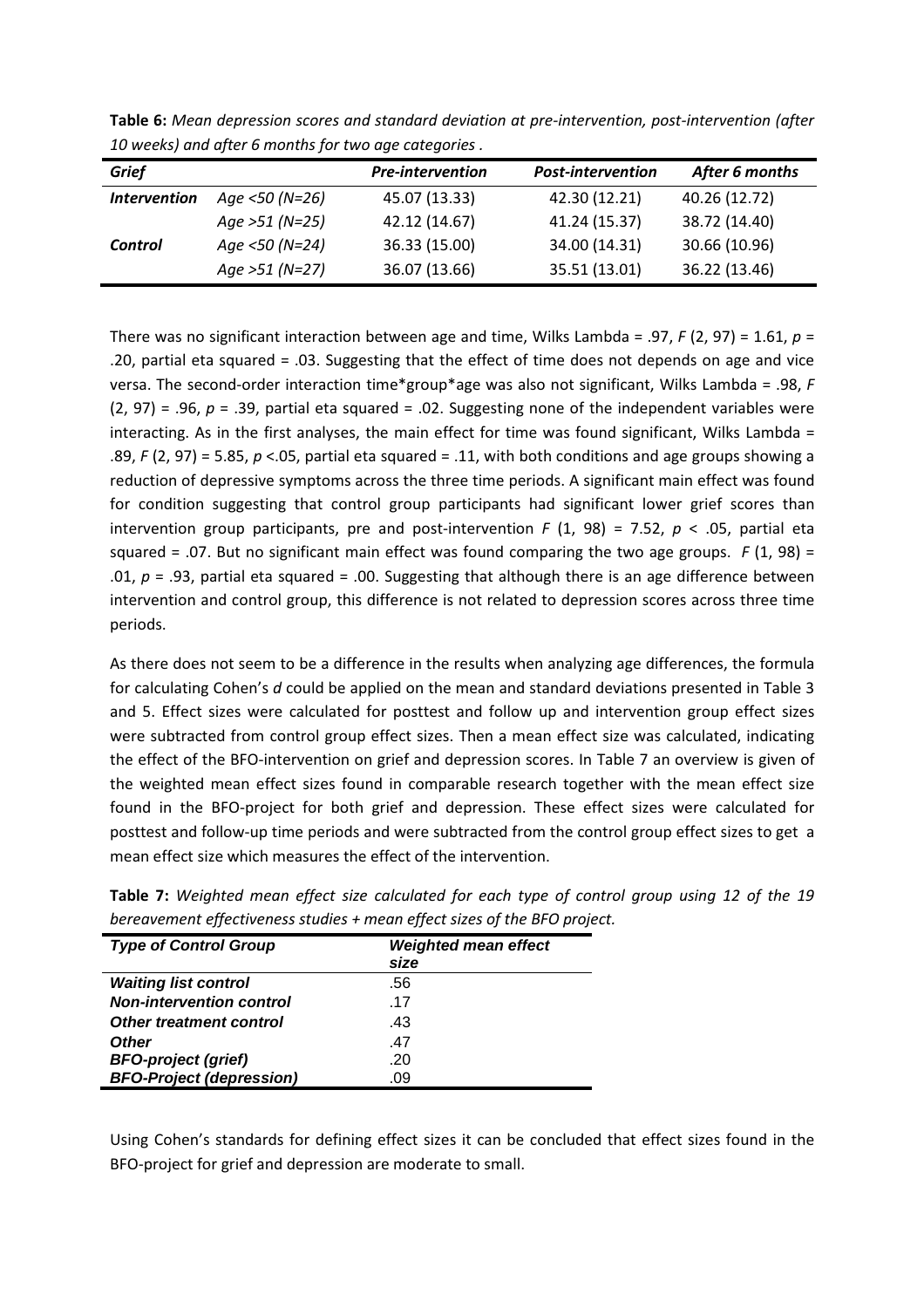#### **Discussion**

What is the expected effect of the BFO-intervention, given the level of impact found in other studies of bereavement intervention using comparable control groups? Nineteen grief intervention effectiveness studies were categorized into subgroups according to inclusion of four types of control groups; non-intervention, waiting list, other treatment and other. Weighted mean effect sizes were calculated using grief or depression scores for each category, showing small to moderate effects. Considering these effect sizes it was hypothesized that the BFO-project, despite its methodological improvements compared with other grief intervention efficacy studies, would show a small to moderate effect as well. Results show that grief symptoms in both the intervention and the nonintervention control group of the BFO-project did not change significantly over three time periods (pre-intervention, post-intervention and 6 months follow-up). Depressive symptoms in both the intervention and the non-intervention control group declined over the three time periods. The effect sizes at posttest and follow-up were subtracted from the control group effect sizes and a mean effect size could be calculated for both grief (.20) and depression (.09). Control group effect sizes were subtracted from the intervention group effect size because by using this method it was possible to see the effect of the intervention regardless of the improvement over time that is expected after experiencing a loss. That symptoms of bereavement tend to diminish over time can be seen in the results of the depressive symptoms, where both intervention and control group participants show less depressive symptoms at each time period. It is expected that the improvements in the control group were due to the passage of time and that improvements made in the intervention group were due to both the passage of time and the effect of the intervention. By subtracting the control group effect size from the intervention effect size, the effect of the intervention remains. The effect sizes found in the BFO-project were small, as was hypothesized considering the effects found in studies using comparable control groups. But still some effect is found for the BFO-intervention, especially for grief symptoms. It was hoped that due to the methodological improvements of using an inreaching recruitment procedure and a non-intervention control group, the BFO-project would show larger effects than were found in the current study.

As been briefly discussed in the Results section, control group participants lost their child significantly longer ago and have had more time to adapt to the loss. This resulted in a significant lower grief score and less depressive symptoms for control group participants at pretest. This difference creates a fundamental problem for interpreting the results found in the BFO-project. In essence nonequivalent groups were compared and this forms a limitation for the study. No additional analysis is been conducted in order to decline this influence. Miller and Chapman (2001) stated that the problem of preexisting group differences arises very commonly in psychopathology research and make it extremely tempting for researchers to use analytic methods in an attempt to avoid the interpretative problems that arise when groups differ pretreatment. They also stated that unfortunately, in general case, no such analytic method is available. Using the variable "time since loss" as a covariate to control for the pretest group difference would be inappropriate and would give unreliable results. "Time since loss" is so intimately associated with group conditions in the BFOproject that removal of variance in grief scores and depressive symptoms associated with "time since loss" would remove considerable variance in grief scores and depressive symptoms associated with the two conditions. There was also a difference in age between the two conditions but in this case, it was possible to control for this by including an additional analysis, which showed that this variable did not seem to influence the outcome.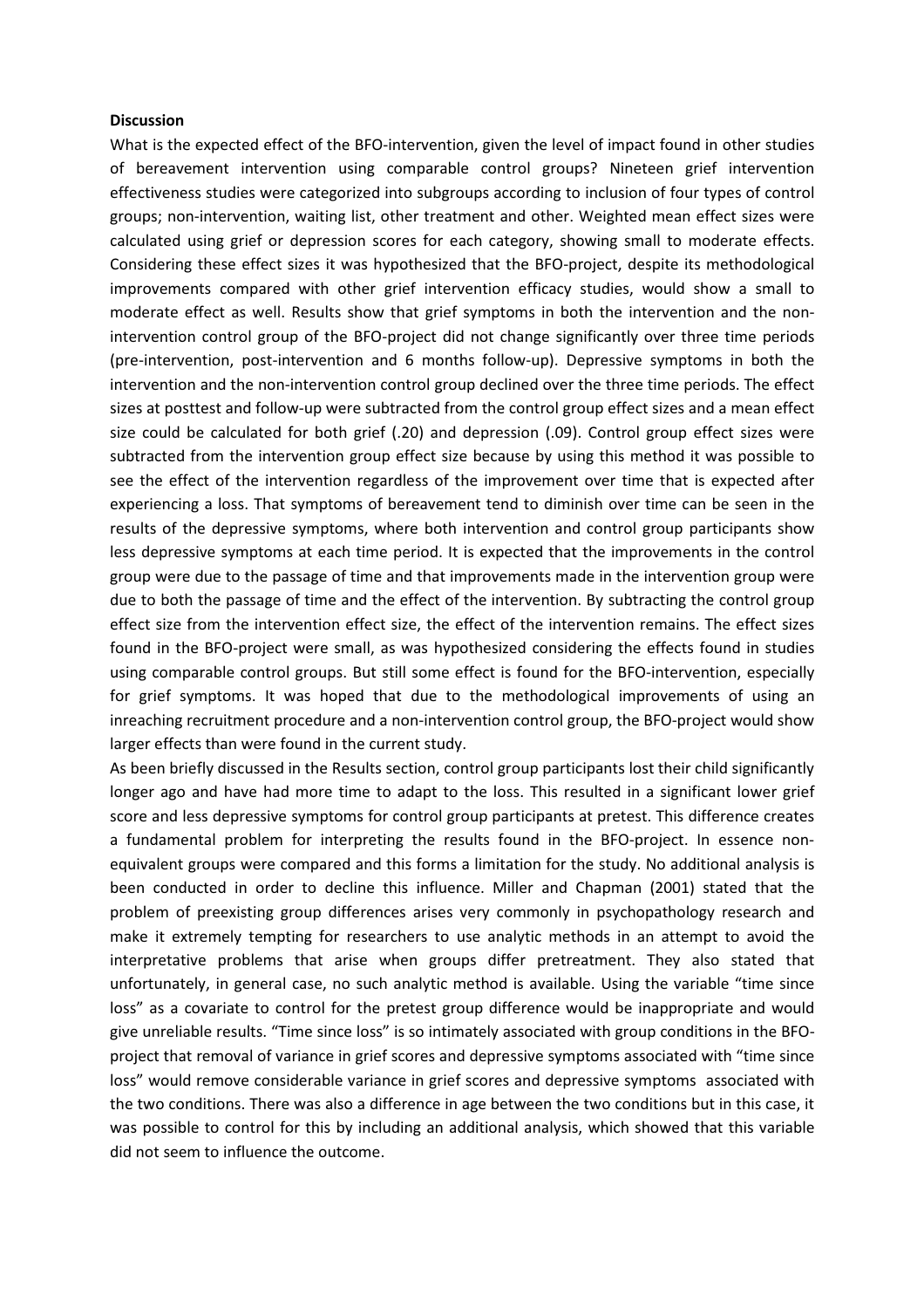Despite the described limitation of the study, useful information can still be derived from the BFOproject. For example the finding that even though years have passed since the loss, control group participants keep recuperating and keep showing less depressive symptoms at each time period is important to know. Beyond the examination of the specific research question posed in this study, some other interesting information has emerged from Table 1 and 2, where results and effect sizes were presented for the four control group categories. Interventions compared with a waiting list control group were apparently most efficacious. When an intervention was compared with a nonintervention control group, like in the BFO-project, it resulted in a less favorable outcome. These results are surprising as waiting lists control groups, next to improvements over time, also lead to hope and thus to some more improvement (Barrett, 1978). In a non-intervention control group, like mentioned earlier, improvements are only due to the passage of time and more effect of the intervention under study would be expected if the control group effect size is subtracted from the intervention group effect size. Interventions compared with non-intervention control groups also seem to be less efficacious then interventions compared with an "other treatment" or a "care as usual" control groups. Again, this is not what was expected as participants in other treatment conditions or participants receiving care as usual would show more improvements other then only improvements due to the passage of time and therefore intervention effects are expected to be smaller. The results described above lead to a very interesting issue namely: on what basis should future grief intervention efficacy researchers assess the appropriateness of the various options for control groups? If one looks at the results described above it seems fair to say that a waiting list control group would be the best option to compare an intervention with, because it would lead to the most favorable results. But this is not the case, when choosing a control group for an efficacy study one must choose on methodological grounds. Advantages and disadvantages of the different types of control groups must assessed and the purpose of the study must be taken into account. A waiting list control group may have the disadvantage that, for ethical reasons, the intervention under study should be relatively short. But if the purpose of the study is assessing the intervention effect over a brief period of time a waiting list control group can be a good option. Another advantage could be that attrition can be held low because participants have the perspective of receiving an intervention in the near future. As mentioned earlier a non-intervention control group has the main advantage of showing the least improvement due to other factors than only the passage of time and therefore creating a good baseline measure to which an intervention can be compared.

As can be seen in the BFO-project, it is hard to create this described ideal situation. But improvements can still help the BFO-project to create a better balance between the two conditions under study. The most important improvement it should therefore make in the coming years is its recruitment of control group participants. More specifically, effort must be made to overcome the "time since loss" limitation described. In this process more initiative must be asked from the cooperating organizations BFO-Toronto, BFO-Halton-Peel and the Coping Centre. They are in contact with bereaved parents and receive daily phone calls of parents asking about the BFO-intervention. In quite a few occasions these parents decide not to participate because it does not fit in their daily schedules, or the intervention is not given in their own region. In this case, the possibility of participating in the control group of the BFO-project must be evaluated by the researchers. Recruiting these parents could help to overcome the "time since loss" difference between conditions, as their "time since loss" is expected to be comparable to the intervention group participants. Another advantage is that these parents contacted the organizations themselves so an inreaching recruitment procedure is still in order. On the other hand there is a risk of creating a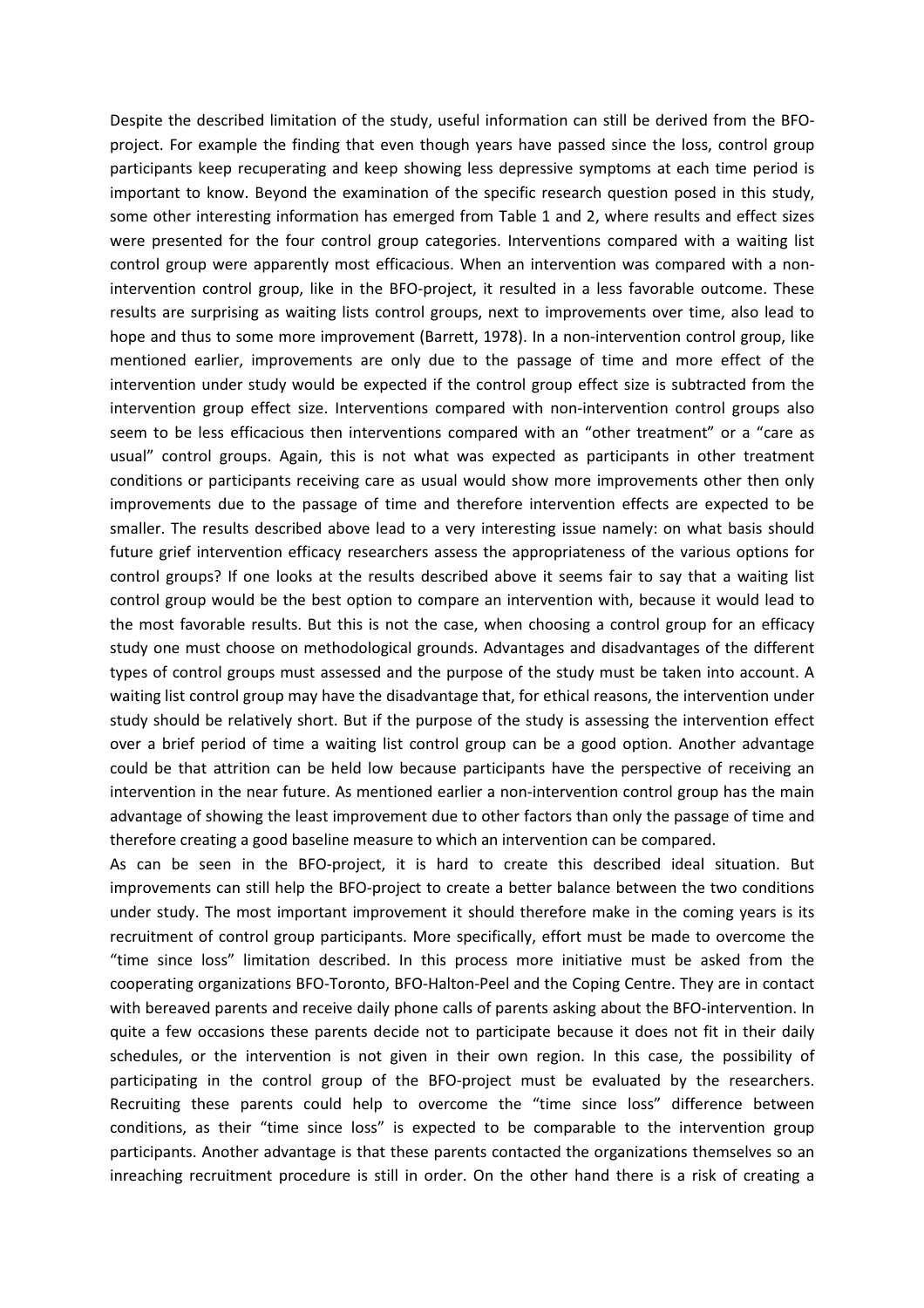selection bias as participants who decide not to participate in the intervention might differ on certain variables from participants who are currently included in the project. Still, the difference in "time since loss" between the two conditions in the BFO-project is significant and it creates such a fundamental problem for interpreting it's result that inclusion of this group of parents in the nonintervention control group should be evaluated seriously.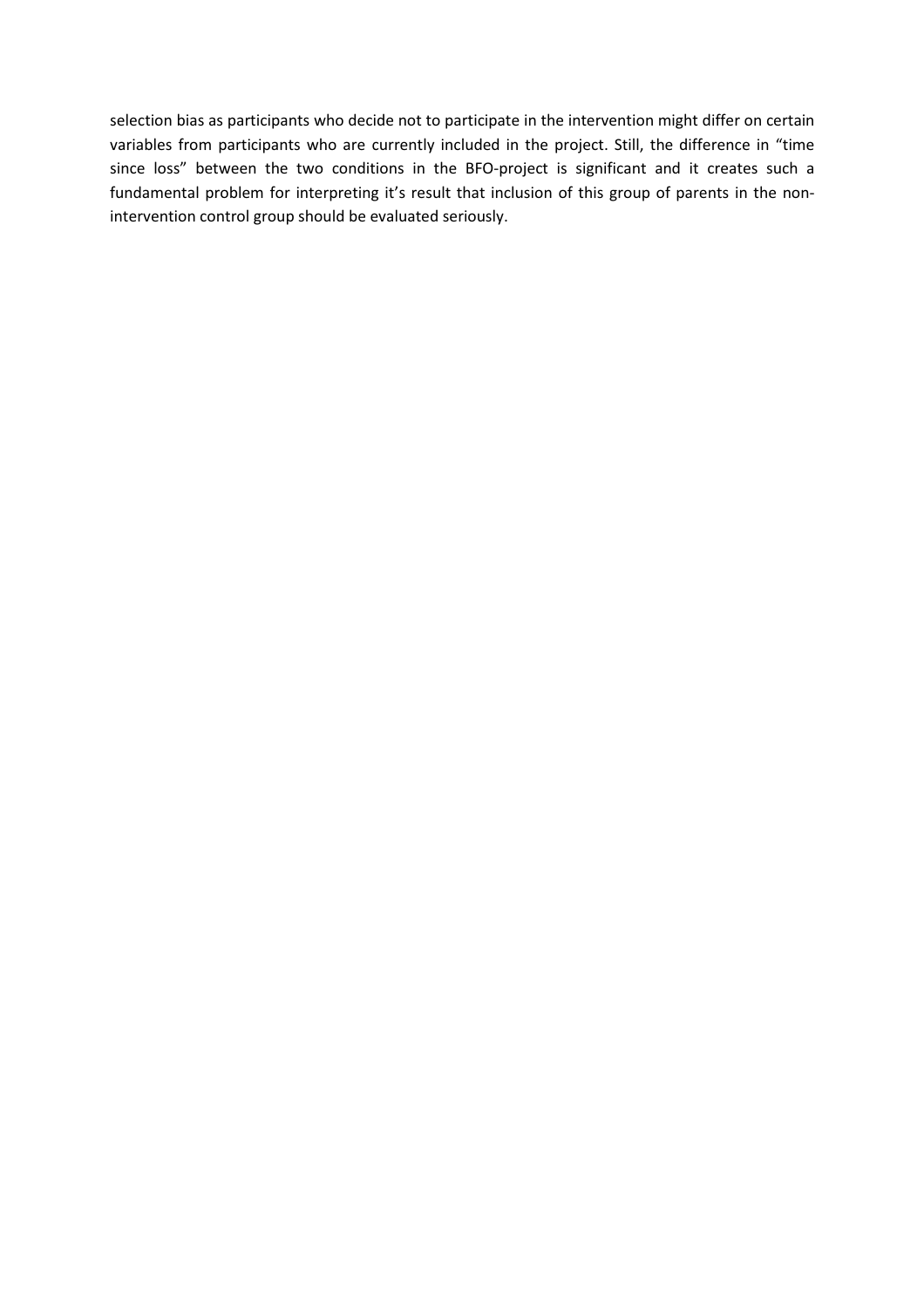#### References

- Barrett, C.J. (1978). Effectiveness of widows' groups in facilitating change. Journal of Consulting and Clinical Psychology, 46, 20-31.
- Borkovec, T. D., & Castonguay, L. G. (1998). What is the scientific meaning of empirically supported therapy? Journal of Consulting and Clinical Psychology, 66, 136-142.
- Brom, D., Kleber, R. J., & Defares, P. B. (1989). Brief psychotherapy for posttraumatic stress disorders. Journal of Consulting and Clinical Psychology, 57, 607-612.
- Caserta, M. S., & Lund, D. A. (1993). Intrapersonal resources and the effectiveness of self-help groups for bereaved older adults. The Gerontologist, 33, 619-629.
- Derogatis, R.L., & Melisaratos, M. (1977). The SCL-90 manual 1: Scoring, interpretations and procedures for the SCL-90. Clinical Psychometric Research, Baltimore.
- Fleming. S., Schut, H. A. W., & Stroebe, M. S. (2004). Benefits of intervention for bereaved parents in the BFO program: An empirical Investigation. Research proposal.
- Goodkin, K., Blaney, N. T., Feaster, D. J., Baldewicz, T., Burkhalter, J. E., & Leeds, B. (1999). Archives of General Psychiatry, 56, 52-59.
- Goodwin, C. J. (2005). Research in psychology: methods and design. Fourth edition. Crawfordsville: John Wiley & Sons, Inc.
- Hogan, N.S., Greenfield, D.B. & Schmidt, L.A. (2001). Development and validation of the Hogan Grief Reaction Checklist. Death Studies, 25, 1-32.
- Jordan, J. R., & Niemeyer, R. A. (2003). Does grief counseling work? Death Studies, 27, 765-786.
- Currier, J. M., Holland, J. M., & Niemeyer, R. A. (2007). The effectiveness of bereavement interventions with children: A meta-analytic review of controlled outcome research. Journal of Clinical Child and Adolescent Psychology, 36, 253-259.
- Kang, H. Y. & Yoo, Y. S. (2007). Effects of a bereavement intervention program in middle-aged widows in Korea. Archives of Psychiatric Nursing, 21, 132-140.
- Kato, P. M., & Mann, T. (1999). A synthesis of psychological interventions for the bereaved. Clinical Psychology Review, 19, 275-296.
- Levy, L. H., Derby, J. K., & Martinkowski, K. S. (1993). Effects of membership in bereavement support groups on adaptation to conjugal bereavement. American Journal Of Community Psychology, 21, 361-381.
- Lieberman, M. A., & Videka-Sherman, L. (1986). The impact of self-help groups on the mental health of widows and widowers. American Journal of Orthopsychiatry, 56, 435-449.
- Lieberman, M. A., & Yalom, I.. (1992). Brief group psychotherapy for the spousally bereaved: A controlled study. International Journal of Group Psychotherapy, 42, 117-132.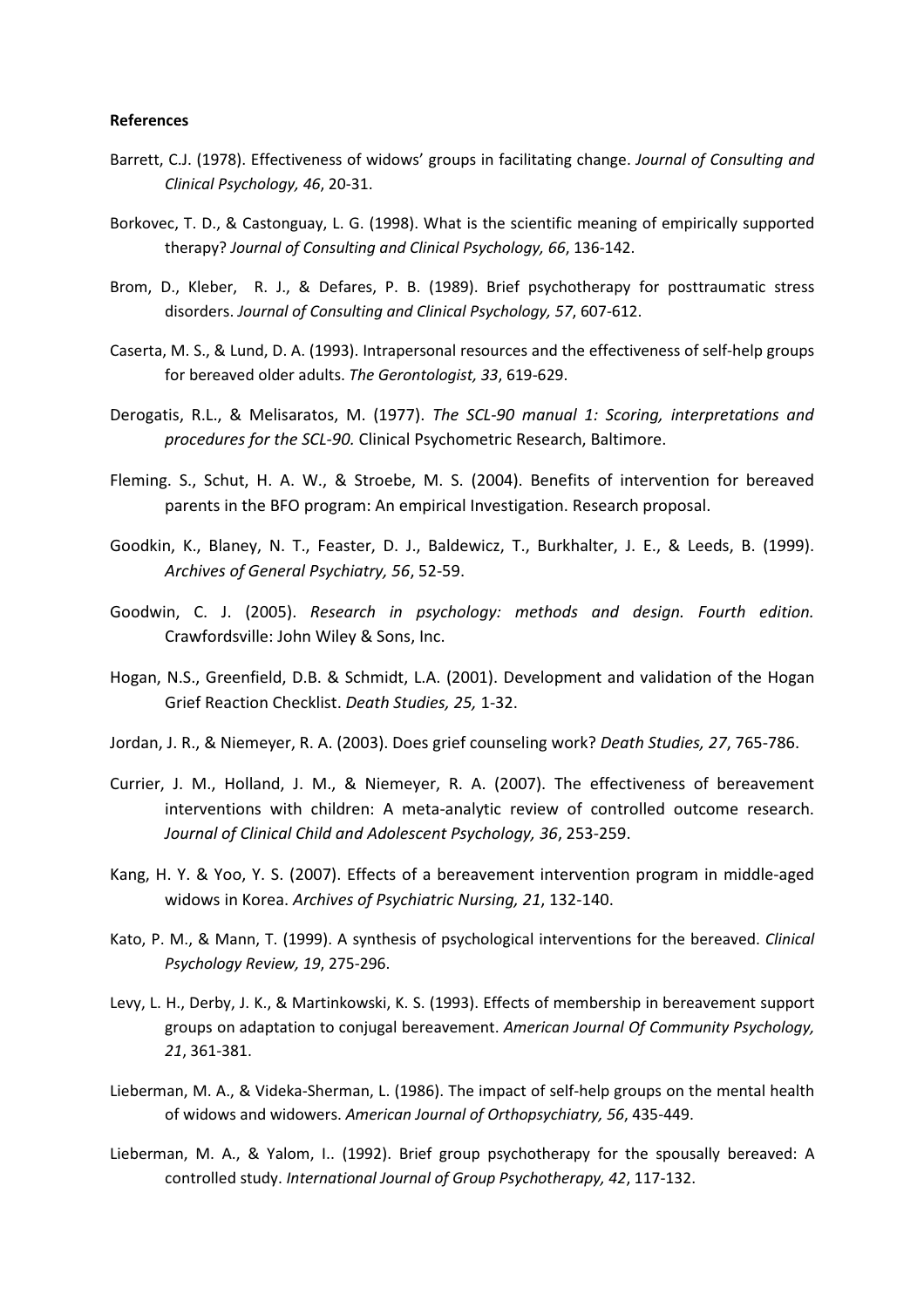- Litterer Allumbaugh, D., & Hoyt, W. T. (1999). Effectiveness of grief therapy: A controlled study. Journal of Counseling Psychology, 46, 370-380.
- Lund, D. A., & Caserta, M. S. (1992). Older bereaved spouses' participation in self-help groups. Omega, 25, 47-61.
- Marmer, C. R., Horowitz, M. J., Weiss, D. S., Wilner, N. R., & Kaltreider, N. B. (1988). A controlled trial of brief psychotherapy and mutual-help Group treatment of conjugal bereavement. American Journal of Psychiatry, 145, 203-209.
- McCallum, M. & Piper, W. E. (1990). A controlled study of effectiveness and patient suitability for short-term psychotherapy. International Journal of Group Psychotherapy, 40, 431-452.
- Miller, G. A., & Chapman, J. P. (2001). Misunderstanding analysis of covariance. Journal of Abnormal Psychology, 110, 40-48.
- Morrison Tonkins, S. A., & Lambert, M. J. (1996). A treatment outcome study of bereavement groups for children. Child & Adolescent Social Work Journal, 13, 3-21.
- Murphy, S. A., Johnson, C., Cain., K. C., Das Gupta, A., Dimond, M., Lohan, J., & Baugher, R. (1998). Broad spectrum group treatment for parents bereaved by violent deaths of their 12 to 28 year-old children. Death Studies, 22, 209-236.
- Murray, J. A., Terry, D. J., Vance, J. C., Battistutta, D., & Connolly, Y. (2000). Effects of a program of intervention on parental distress following infant death. Death Studies, 24, 275-305.
- Norris Huss, S. & Ritchie, M. (1999). Effectiveness of a group for parentally bereaved children. Journal for Specialists in Group Work, 24, 186-196.
- Prigerson, H., & Jacobs, S. (2001). Traumatic grief as a distinct disorder: A rationale, consensus criteria, and a preliminary empirical test. In M. S. Stroebe, R. O. Hansson, W. Stroebe, & H. Schut (Eds.), Handbook of bereavement research (pp. 613-646). Washington, DC: American Psychological Association.
- Raphael, B. (1977). Preventive intervention with the recently bereaved. Archives of General Psychiatry, 34, 1450-1454.
- Reich, G. W., & Zautra, A. G. (1989). A perceived control intervention for at risk older adults. Psychology and Aging, 4, 415-424.
- Sandler, I. N., Ayers, T. S., Wolchik, S. A., Tein, J. Y., Kwok, O. M., Haine, R. A., Twohey-Jacobs, J., Suter, J., Lin, K., Padgett-Jones, S., & Weyer, J. L. (2003). The family bereavement program: Efficacy evaluation of a theory-based prevention program for parentally bereaved children and adolescents. Journal of Counseling and Clinical Psychology, 71, 587-600.
- Schut, H., Stroebe, M. S., van de Bout, J., & Terheggen, M. (2001). The efficacy of bereavement interventions: determining who benefits. In M.S. Stroebe, R.O Hansson, W. Stroebe & H. Schut (Eds). Handbook of bereavement research: Consequences, coping, and care. (pp. 375-404). Washington, DC, US: American Psychological Association.